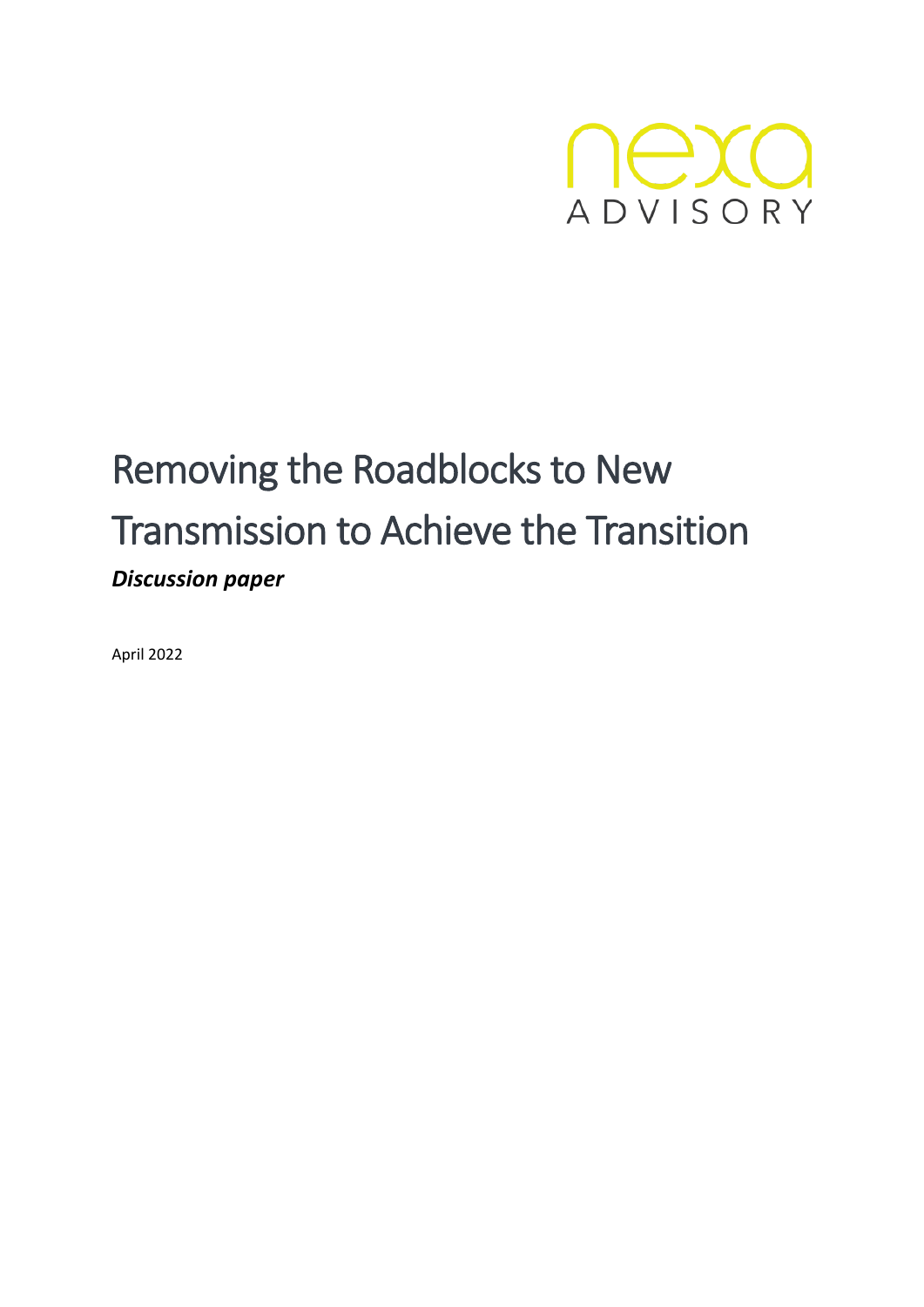# ADVISORY **About Nexa Advisory**

Nexa Advisory is a full-service advisory firm supporting clients through their clean energy transition. The Nexa Advisory team is a collaboration of passionate energy specialists, all committed to the successful transformation of Australia's energy markets. The team is focused on helping clients grasp the unpredicted opportunities the energy transformation will bring.

The decentralisation of energy promises, for the first time, to enable a truly democratised ecosystem with people and communities at the centre. We believe in an energy industry where people are at the centre of every recommendation we make. This belief guides our approach to the challenges we solve, and the outcomes we create.

We specialise in new distributed energy ecosystems including solar, batteries, demand response and electric vehicles. We also have experience in Open Data, smart metering, blockchain and peer to peer trading.

#### **Acknowledgments**

We would like to acknowledge our partner Endgame Economics for their contributions in providing the data and charts for this project. Endgame Economics is an economics and mathematical consultancy that specialises in energy. Endgame brings expertise in optimisation, quantitative analysis, and critical thinking to bear on complex problems.

We also would like to acknowledge the support of the following peers and partners for their valuable insights and contributions to developing this report.

Dr Jill Cainey, Director at Erne Energy

Tennant Reed, Head of Climate, Energy and Environment Policy at the Australian Industry Group (AiG)

Dr Joel Gilmore, General Manager of Energy Policy and Planning at Iberdrola and Member of the AEMC Reliability Panel

Kate Healey Manager Policy at RE- Alliance

We also have consulted broadly with a range of stakeholders, including but not limited to:

NSW Office of Energy and Climate Change

Clean Energy Investor Group (GEIG)

RE-Alliance

**Disclaimer:** While all due care has been taken in the preparation of this report, Nexa Advisory does not make any representation or warranty in relation to the accuracy or completeness of the information contained in this report. Commentary, information or material contained in this report is of a general nature only. Quotes and references used do not necessarily reflect the view of Nexa Advisory.

This report does not in any way constitute investment, business, legal or taxation advice and is not a substitute for specific professional advice. No person should undertake or refrain from any action based on the information in this report without seeking advice from an appropriately qualified professional.

Nexa Advisory accepts no responsibility for any loss or damage caused as a result of the use or reliance on this report by any person.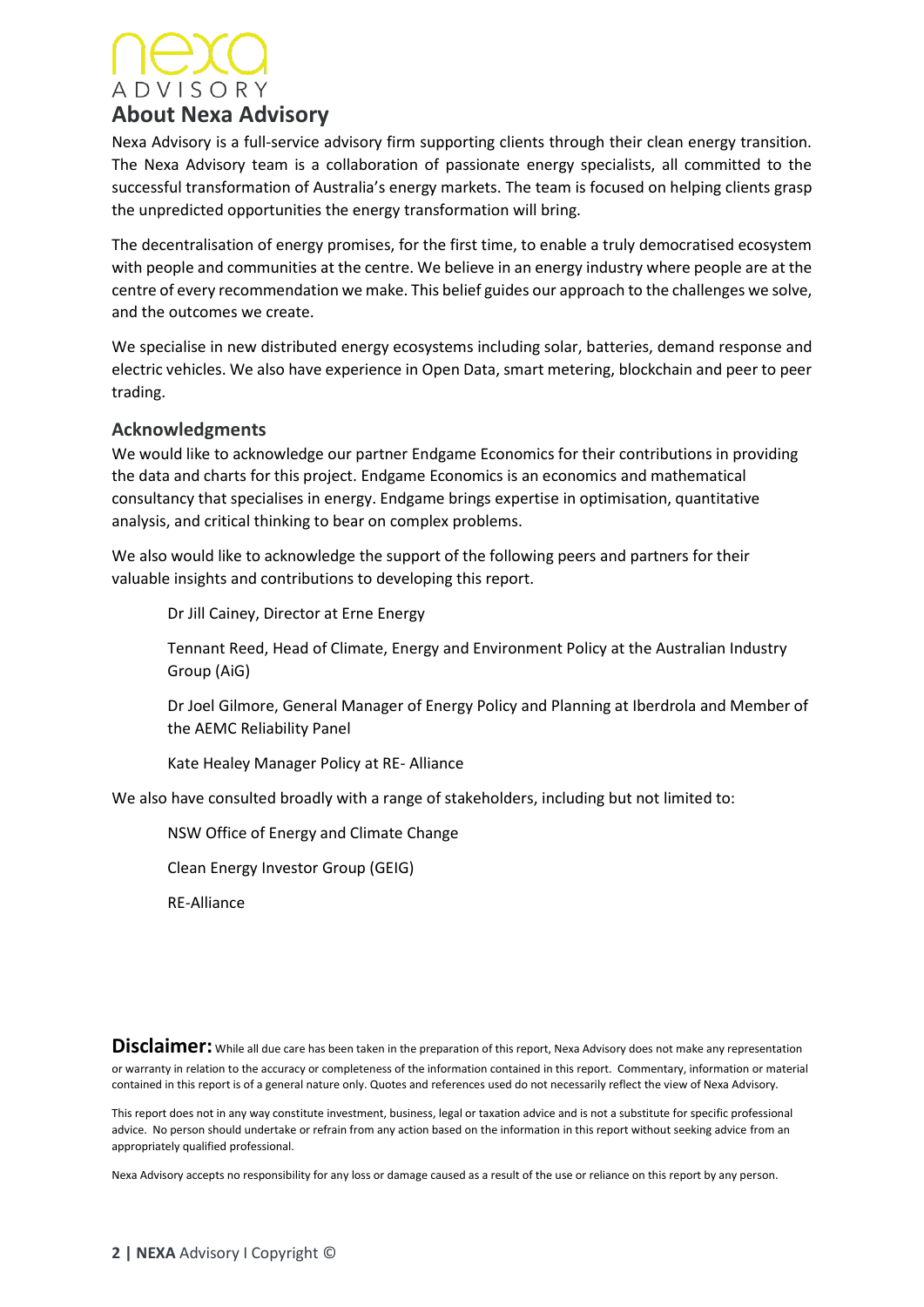

## **Executive Summary**

Energy transition to low carbon emissions is critical to meeting our climate targets, to our energy security and supply stability, and to controlling and abating cost of living pressures on Australians. New investment in electricity transmission infrastructure is essential and is the missing link in Australia's clean energy transition.

The recent decisions to accelerate closure of coal-fired power stations have established a critical need for investment in the construction of replacement supply side resources, including renewable generation and the transmission network capacity to connect these new resources.

Renewable power generation occurs largely in different (and often remote) locations to existing power stations. As such, new transmission infrastructure is required to connect it to the national grid. However, there are two key roadblocks to investment in and construction of new transmission which have yet to be properly addressed.

First, the significant upfront capital cost and economic risks of building this infrastructure are a barrier to investment, even with state and federal government support. This is because, currently, investment in regulated transmission infrastructure is funded solely by electricity consumers and falls to the specific regional Transmission Network Service Providers (TNSP's) to plan and coordinate investments, despite the fact that the benefits of extending the national grid in this way accrue to all Australians.

Second, the current regulatory process for building regulated infrastructure is not fast enough to deliver the given the level of capacity required (we need to build 25% of the current grid in the next 10 years). It does not consider environmental and social costs and benefits, and prior to the Integrated System Plan (ISP) has not been required to take the necessary system-wide planning approach.

The problems are clear, and it is time to work together on solutions. In this paper, Nexa Advisory demonstrates the problems with the current approach and offers potential solutions with the aim of facilitating collaboration on delivering meaningful resolutions.

**Roadblock 1- who pays**: Governments, state and federal, should develop mechanisms to support investment in the build of new transmission assets, including lower cost funding sources. Alternatively, governments could initially fund these projects and subsequently sell to a transmission asset owner, once the assets are operational and generating benefits in the National Electricity Market (NEM). This would reduce financial risk for investors, reduce costs and economic risks to consumers, share costs with all beneficiaries, and unlock a funding pipeline for asset ownership.

**Roadblock 2- approvals processes**: The current reliance of the actionable ISP rules on the Regulatory Investment Test for Transmission (RIT-T) presents a fundamental hurdle in delivering new transmission in time. Governments, state and federal, should urgently seek a review of the need for the RIT-T in justifying ISP projects. Any new approach would still need to allow customers the certainty that any new transmission had benefits beyond the costs.

Additionally, state and territory governments have a critical role in expediting state-based planning approvals and can ensure new transmission projects can progress rapidly, potentially through the expansion of the remit for existing institutions.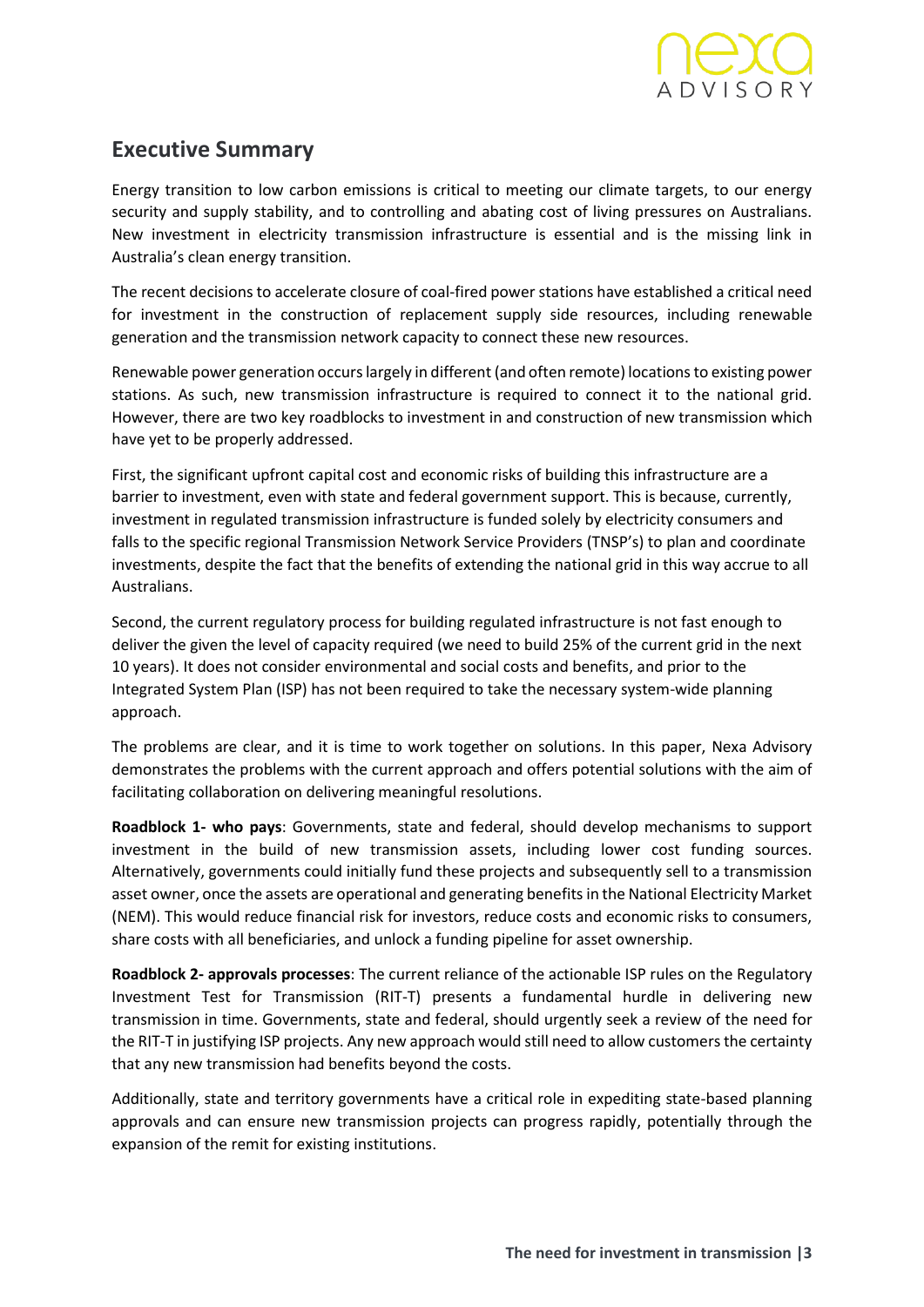# **ADVISORY Introduction**

Australia's National Electricity Market (NEM) is undergoing a significant transition. Coal generation is exiting the market faster than expected, pushed out by large investments in cheaper marginal cost variable renewable energy (VRE) resources such as wind and solar, which is entering the system to meet state government renewable energy targets.

More than 125GW of new variable renewable generation, along with 45GW / 620GWh of storage and other low emission generation is required to replace the 23GW of coal generation capacity currently in the NEM<sup>1</sup>. The advancing dates of coal closures, buffered by the three-and-a-half-year notice period, establishes very tight timeframes required to construct the new generation and transmission capacity.

The locations where transmission is required to connect to these new generation resources are changing substantially due to the location of input energy resources for these VRE resources, with decentralised Renewable Energy Zones (REZs) and other geographically suitable locations for VRE generation dominating future transmission planning.

In the past few decades, little investment has been needed in new transmission. In general, both regulated and funded transmission investment arrived in a timely manner. However, recent experience in processing proposals for new regulated transmission investments have taken significant time for planning and approval. Project EnergyConnect (PEC), the most recent large-scale example, has taken more than six years from initiation to regulatory approval, potentially due to ongoing changes made to the projects design during the Regulatory Investment Test (RIT-T) process and significant increases in costs post RIT-T approval, and will take another two years for construction.

Across the political divide, both Liberal and Labor governments have made strong commitments<sup>2</sup> to renewable energy and decarbonisation, which is having a noticeable positive impact, and the proportion of renewable energy in almost every state and territory has increased significantly.

The states have also implemented governance structures such as VIC Grid<sup>3</sup> and the NSW Consumer Trustee<sup>4</sup>, to deliver on these policies as the challenges and risks facing the states are present and real.

Building transmission lines is not cheap, quick, or low risk. Aside from sourcing the capital required, planning, assessment, approvals and addressing environmental impacts takes considerable time. Undertaking the necessary community engagement for new easements and transmission lines also requires considerable resources, is taking considerable time and carries substantial risk. The Western Victorian ERZ project, approved in late 2019, has yet to gain social license for its construction.

In addition, the question of 'who pays', what will be significant costs, for regulated transmission continues be a significant roadblock to building new transmission.

Delaying the investment and building of transmission will not only slow the investment in VRE generation, impacting Australia's capacity to achieve net zero emissions, but will also likely result in higher electricity prices than would otherwise be the case, and less reliable supply outcomes.

New investment in transmission infrastructure, either regulated or directly funded, is essential and is the missing link in Australia's clean energy transition. Regardless of whether transmission

<sup>1</sup> [Draft-2022-integrated-system-plan.pdf \(aemo.com.au\)](https://aemo.com.au/-/media/files/major-publications/isp/2022/draft-2022-integrated-system-plan.pdf?la=en)

<sup>2</sup> [clean-energy-australia-report-2021.pdf \(cleanenergycouncil.org.au\)](https://assets.cleanenergycouncil.org.au/documents/resources/reports/clean-energy-australia/clean-energy-australia-report-2021.pdf)

<sup>3</sup> <https://www.energy.vic.gov.au/renewable-energy/renewable-energy-zones>

<sup>4</sup> <https://www.environment.nsw.gov.au/news/new-electricity-consumer-trustee-to-put-energy-consumers-first>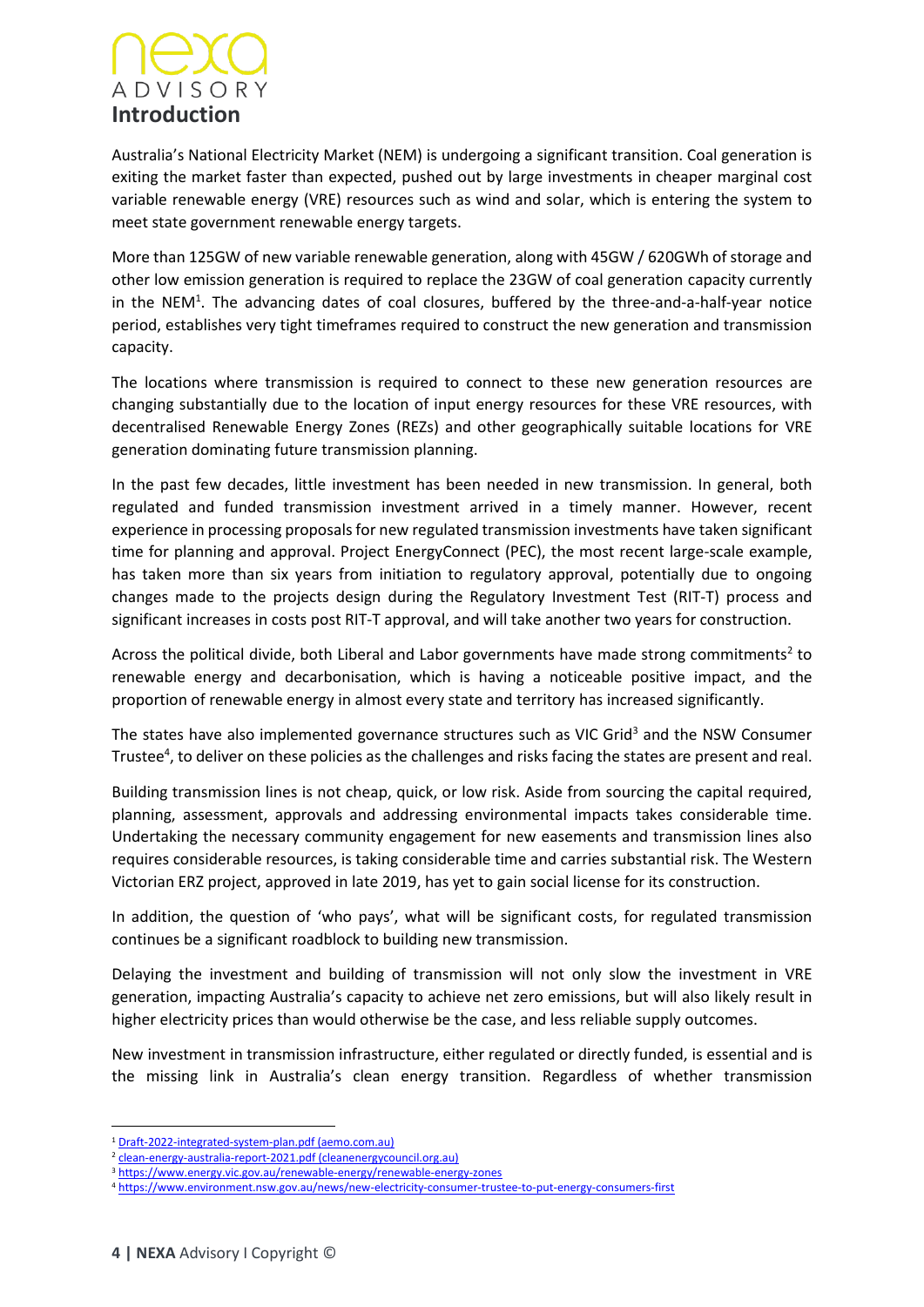

infrastructure is planned nationally via the Integrated System Plan (ISP) or regionally by state and territory governments, very similar delays and obstacles still occur.

Federal and state and territory governments have a critical role in resolving the impasse that we have reached, and in removing the roadblocks in building new transmission. Government fully funding the upfront capital costs, dovetailed with efforts to resolve the approval and social licence roadblocks, is fundamental to ensuring that the required new transmission is built rapidly.

### **Background**

Decarbonisation has become a global imperative and a priority for governments, companies and society at large. Companies across all industries have publicly declared their intention to become carbon neutral before 2050. While Australia has an international commitment to limit global warming to well below 2 degrees, and to pursue efforts to limit it to 1.5 degrees. All Australian jurisdictions have committed to achieve Net Zero emissions by 2050<sup>5</sup> at the latest, and some states have legislated to this effect.

Over the past decade, the NEM has experienced a major investment super cycle, see Figure 1. Large amounts of baseload coal have exited the market and the wholesale electricity price reached a historical high after the retirement of Wallerawang (NSW), Northern (SA) and Hazelwood Vic) coal fired power stations at short notice, combined with the commencement of operation of the Qld LNG export trains and a 60% increase in black coal costs due to rising international coal prices. With VRE



generation investments entering the market en masse since that period, and reductions in regulated network costs as well as retailer margins the Australian Competition & Consumer Commission (ACCC) highlights that electricity costs are currently the lowest in years<sup>6</sup>.

Going forward, coal baseload generation will continue to be replaced by VRE generation as Australia moves towards the

net zero emissions target by 2050. However, what is shown as committed new capacity by AEMO,<sup>7</sup> will be dwarfed by what is actually required to achieve this transition.

The federal and state governments have implemented orderly closure rules and processes for the remaining coal-fired plants to mitigate the risk of sudden capacity losses. However, to ensure excessively high wholesale prices do not happen again to the detriment of consumers, new VRE, storage and dispatchable capacity will be needed ahead of closures, supported by transmission capacity, both directly funded and regulated, to carry their output to customers.

<sup>7</sup> [https://www.aemo.com.au/energy-systems/electricity/national-electricity-market-nem/nem-forecasting-and-planning/forecasting-and](https://www.aemo.com.au/energy-systems/electricity/national-electricity-market-nem/nem-forecasting-and-planning/forecasting-and-planning-data/generation-information)[planning-data/generation-information](https://www.aemo.com.au/energy-systems/electricity/national-electricity-market-nem/nem-forecasting-and-planning/forecasting-and-planning-data/generation-information)

<sup>5</sup> [https://www.industry.gov.au/sites/default/files/October%202021/document/australias-long-term-emissions](https://www.industry.gov.au/sites/default/files/October%202021/document/australias-long-term-emissions-reduction-plan.pdf)[reduction-plan.pdf](https://www.industry.gov.au/sites/default/files/October%202021/document/australias-long-term-emissions-reduction-plan.pdf)

<sup>&</sup>lt;sup>6</sup> [Inquiry into the National Electricity Market -](https://www.accc.gov.au/system/files/Inquiry%20into%20the%20National%20Electricity%20Market%20-%20November%202021%20report%20-%20Copy.pdf) November 2021 report - Copy.pdf (accc.gov.au) chapter 3, pages 23-24 )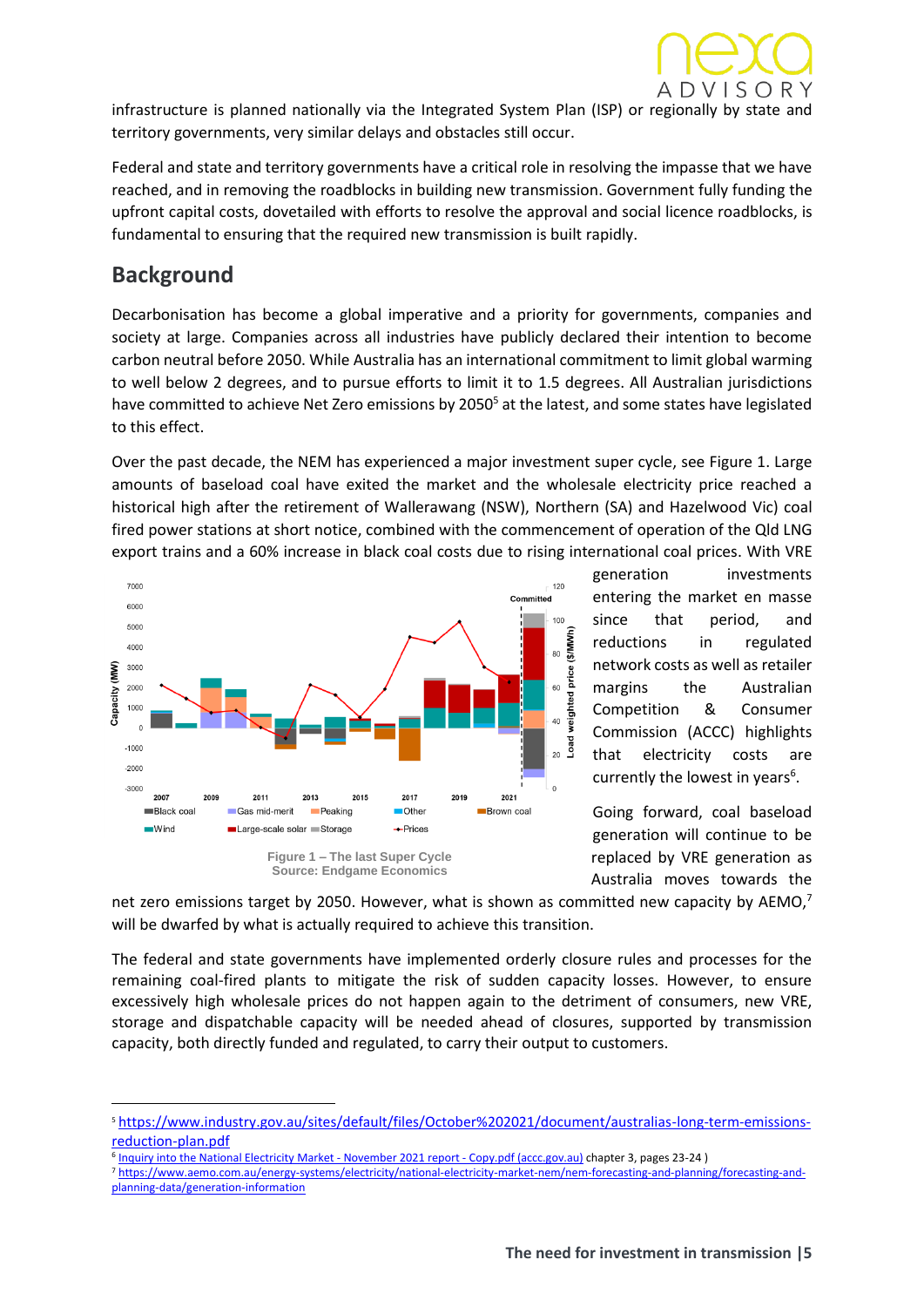

The pace of change in the power system is accelerating at a much faster rate than expected, with the Draft 2022 ISP Step Change scenario anticipating all coal generation will retire by 2040 and up to 14 GW by 2030<sup>8</sup>. In its modelling, the Australian Electricity Market Operator (AEMO) shows that all brown coal in Victoria, as well as over two-thirds of black coal generation (in Queensland and NSW), could exit the market by 2032.



Over the past decade, coal-fired generators have withdrawn from the market before their announced dates, and we continue to see announcements by thermal coal generators of potential early closures.

Victoria's Yallourn coal power station has announced it will close four years early in 2028<sup>9</sup>. Since the Draft 2022 ISP was published in December 2021, AGL's Loy Yang A is now set to close three years early in 2045; and Bayswater no later than 2033<sup>10</sup>. Origin Energy has also confirmed it intends to close the 2880 MW Eraring power plant in 2025, seven years earlier than previously announced $11$ . These recently announced closures are consistent with the Step Change scenario trajectory. As a result, the build-out of transmission projects described in the Draft 2022 ISP are now more critical and some may need to be brought forward<sup>12</sup> to ensure we keep the lights on and prices down for consumers.

#### Box 1: AEMO's 2022 Integrated System Plan

AEMO produces a whole-of-system development plan (the Integrated System Plan, or ISP) for the NEM and transmission network every two years. The ISP provides a roadmap of how the NEM and transmission system could change over the next three decades to 2050 to support the decisions of government, market participants, investors, policy-makers and consumers.

The ISP examines a collection of future-looking scenarios<sup>13</sup> on the required development of electricity generation and transmission network using least-cost optimisation modelling. The most recent ISP focuses on the 'Step Change' scenario as being the most likely, selected using a voting process with industry and key stakeholders.

The key highlights of this scenario include:

- 1. The electricity delivered to the grid would need to double from 180TWh per year to 330TWh per year by 2050, given electrification of much of the Australian economy.
- 2. Nine times today's utility-scale renewable energy connected and online by 2030 would be needed to replace these aging coal units to manage reliability.
- 3. 45GW/620GWh of energy storage would be needed in batteries, hydro, and other forms.
- 4. The installation of more than 10,000 km of new transmission is needed to connect geographically and technologically diverse, low-cost generation and firming capacity with the consumers who rely on it.
- 5. The need to pursue these actionable ISP transmission projects on a pathway that is low cost and low regrets for consumers, with work commencing on their earliest planned schedule.

Managing the supply chain and social licence risks for investments of this scale.

<sup>8</sup> AEMO Draft 2022 Integrated System Plan.

<sup>9</sup> Energy Australia press release, March 2021 p.4[5.https://www.energyaustralia.com.au/about-us/media/news/energyaustralia-powers](https://www.energyaustralia.com.au/about-us/media/news/energyaustralia-powers-ahead-energy-transition)[ahead-energy-transition](https://www.energyaustralia.com.au/about-us/media/news/energyaustralia-powers-ahead-energy-transition)

<sup>&</sup>lt;sup>10</sup> AGL Half year results announcement, Feb 202[2 https://www.agl.com.au/content/dam/digital/agl/documents/about-agl/media](https://www.agl.com.au/content/dam/digital/agl/documents/about-agl/media-centre/2022/220210-agl-energy-fy22-half-year-results-announcement.pdf)[centre/2022/220210-agl-energy-fy22-half-year-results-announcement.pdf](https://www.agl.com.au/content/dam/digital/agl/documents/about-agl/media-centre/2022/220210-agl-energy-fy22-half-year-results-announcement.pdf)

<sup>11</sup> Origin Energy press release, Feb 202[2 https://www.originenergy.com.au/about/investors-media/origin-proposes-to-accelerate-exit](https://www.originenergy.com.au/about/investors-media/origin-proposes-to-accelerate-exit-from-coal-fired-generation/)[from-coal-fired-generation/](https://www.originenergy.com.au/about/investors-media/origin-proposes-to-accelerate-exit-from-coal-fired-generation/)

<sup>&</sup>lt;sup>12</sup> New actionable Projects outlined in the Draft 2022 ISP- New England REZ transmission link and the Sydney ring (reinforcing Sydney, Newcastle and Wollongong supply), which were both to be delivered by July 2027

<sup>13</sup> [Draft-2022-integrated-system-plan.pdf \(aemo.com.au\)](https://aemo.com.au/-/media/files/major-publications/isp/2022/draft-2022-integrated-system-plan.pdf?la=en) p25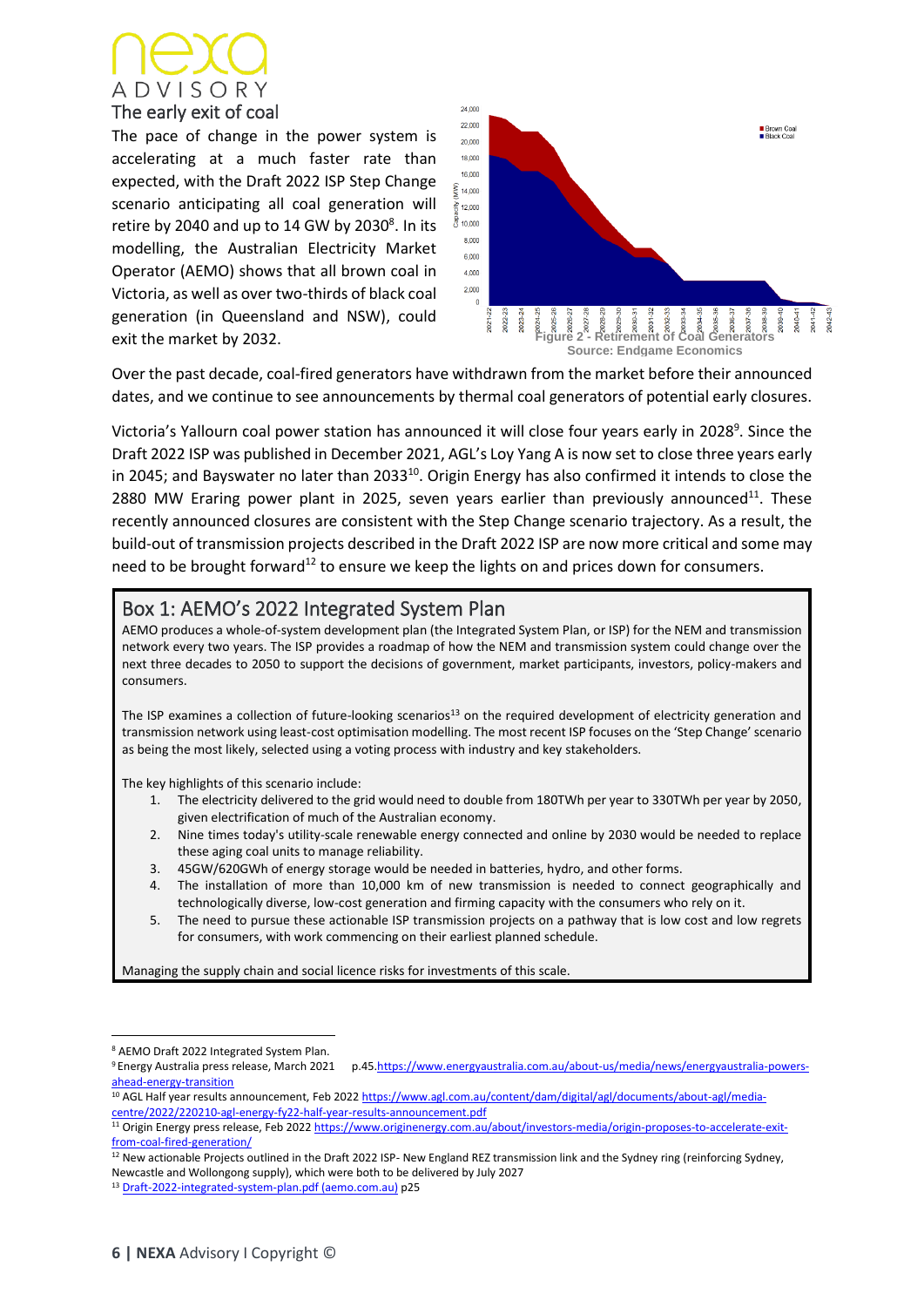

## **What do we need to replace coal generation?**

We currently have 23GW of coal generation in the NEM. Five gigawatts of coal generation will need to be replaced by at least 15GW of VRE generation, plus storage, by 2030. These new VRE generation resources will need to be connected to the system with new transmission.

In the ISP Step Change scenario, as the existing 25 GW of coal fired generation retires, a total of 125.5GW of new VRE generation capacity will enter the NEM by 2050, supported by approximately 45GW / 620GWh of dispatchable storage capacity, 7GW of existing dispatchable hydro and 9GW of gas-fired generation<sup>14</sup> to efficiently firm that VRE generation.



Many VRE generation projects that were yet to be committed less than three years ago have now been constructed and commissioned. Investment in VRE generation projects has been progressing rapidly and, in some jurisdictions, exceeding expectations.*<sup>15</sup>* There is a long and robust list of advanced projects on AEMO's website*<sup>16</sup>* and more projects are preparing to come online over the next decade.

The speed at which new generator connections have occurred in recent years is unprecedented, creating challenges for the grid and reinforcing the need for better coordination of generation and transmission investment.

## **State and territory policies are accelerating the transition**

The states and territories took the lead in introducing a range of ambitious policies to accelerate Australia's renewable energy transition. Most positively, these policies occurred across the political spectrum, with both Liberal and Labor governments making strong commitments<sup>17</sup> to renewable energy and decarbonisation. This is already having a noticeable impact on the electricity system, with many states and territories setting records for VRE generation commissioning and output throughout the year. The proportion of VRE generation in almost every state and territory has increased significantly.

The states and territories are also looking at implementing governance structures such as VIC Grid<sup>18</sup> and the (NSW) Consumer Trustee<sup>19</sup>, to deliver on these policies as the challenges and risks they face are real and immediate.

<sup>14</sup> Draft 2022 ISP

<sup>&</sup>lt;sup>15</sup> The Clean Energy Council project tracker notes there are (as of 25 May 2021) 98 large scale renewable energy projects and 21 large scale battery storage projects in construction, accounting for 11,761MW, 13,502 jobs and over \$19.6B in capital investment. See: <https://www.cleanenergycouncil.org.au/resources/project-tracker>

<sup>16</sup> [AEMO | Generation information](https://www.aemo.com.au/energy-systems/electricity/national-electricity-market-nem/nem-forecasting-and-planning/forecasting-and-planning-data/generation-information)

<sup>17</sup> [clean-energy-australia-report-2021.pdf \(cleanenergycouncil.org.au\)](https://assets.cleanenergycouncil.org.au/documents/resources/reports/clean-energy-australia/clean-energy-australia-report-2021.pdf)

<sup>18</sup> <https://www.energy.vic.gov.au/renewable-energy/renewable-energy-zones>

<sup>19</sup> <https://www.environment.nsw.gov.au/news/new-electricity-consumer-trustee-to-put-energy-consumers-first>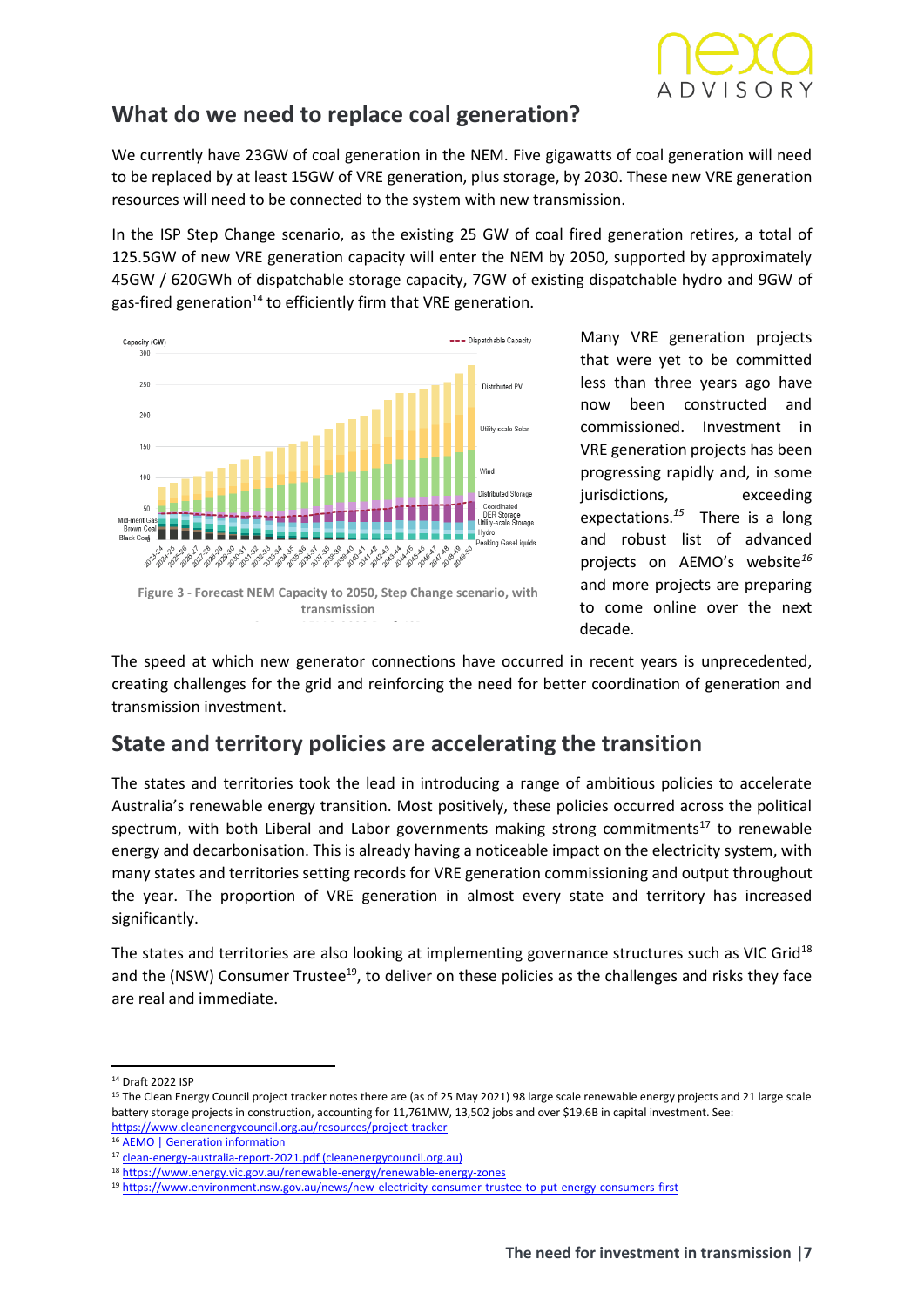

However, these governments have become frustrated at the slow transition to a low carbon economy and are now taking additional steps to ensure they have reliable and secure electricity to support their economies (see Table 1 below), including providing funding to support the delivery of new transmission. For example, in response to Origin Energy's announced early closure of the Eraring coal power station, the NSW Government has committed to support the construction of an additional big battery which is expected to come online by 2025.<sup>20</sup> This new battery is expected to enable the existing transmission network between southern and central NSW to be used more efficiently than is currently the case. Opportunities for the creation of virtual transmission exist in all states.

There is, however, a risk that this uncoordinated investment outside the ISP, in both VRE generation and transmission, on a state-by-state basis will not result in the same efficient, low-cost outcomes as a nationally coordinated planning and investment approach. Regardless of whether the transmission is planned nationally via the ISP or regionally by state and territory governments, very similar delays and obstacles still occur.

| <b>Table 1: NEM States Transmission Initiatives</b> |  |
|-----------------------------------------------------|--|
|-----------------------------------------------------|--|

| Government                   | <b>Initiatives</b>                                                                                                                                                                                                                                                                                                                              | <b>Funding</b> |
|------------------------------|-------------------------------------------------------------------------------------------------------------------------------------------------------------------------------------------------------------------------------------------------------------------------------------------------------------------------------------------------|----------------|
| <b>NSW Government</b>        | NSW Government has developed an Electricity Strategy <sup>21</sup> and<br>the Electricity Infrastructure Roadmap <sup>22</sup> which sets out a plan to<br>deliver the State's first five REZs as well as developing the NSW<br>Transmission Infrastructure Roadmap <sup>23</sup> with the support of the<br>Federal Government <sup>24</sup> . | <b>Yes</b>     |
| Victorian Government         | The Victorian Government is supporting the development of<br>REZs <sup>25</sup> , the Western Victorian Transmission Network Project <sup>26</sup><br>and Victoria-NSW Interconnector project.                                                                                                                                                  | Yes            |
| <b>Queensland Government</b> | Queensland Government is establishing three REZs <sup>27</sup> and<br>supporting the development of CopperString 2.0 and the<br>Queensland-NSW Interconnector (QNI)                                                                                                                                                                             | <b>Yes</b>     |
| South Australian Government  | The South Australian Government is supporting project<br>EnergyConnect which will open renewable energy zones, with<br>support from the Federal Government <sup>28</sup>                                                                                                                                                                        | <b>Yes</b>     |
| <b>Tasmanian Government</b>  | The Tasmanian Government has developed a draft renewable<br>energy coordination framework which includes proposed<br>Renewable Energy Zones <sup>29</sup> and is developing the Marinus Link <sup>30</sup>                                                                                                                                      | <b>Yes</b>     |
| <b>Federal Government</b>    | HumeLink, VNI West <sup>31</sup> , CopperString 2.0 <sup>32</sup> , Project<br>EnergyConnect, Marinus Link <sup>33</sup>                                                                                                                                                                                                                        | <b>Yes</b>     |

<sup>20</sup> [https://www.energy.nsw.gov.au/nsw-response-to-closure-of-eraring-power-](https://www.energy.nsw.gov.au/nsw-response-to-closure-of-eraring-power-station#:~:text=Announcement%2017%20February%202022%3A,Eraring%20Power%20Station%20in%202025)

[station#:~:text=Announcement%2017%20February%202022%3A,Eraring%20Power%20Station%20in%202025.](https://www.energy.nsw.gov.au/nsw-response-to-closure-of-eraring-power-station#:~:text=Announcement%2017%20February%202022%3A,Eraring%20Power%20Station%20in%202025)

<sup>21</sup> NSW - [Electricity Strategy](https://www.energy.nsw.gov.au/government-and-regulation/electricity-strategy)

<sup>22</sup> [NSW Government's Electricity Infrastructure Roadmap](https://www.energy.nsw.gov.au/government-and-regulation/electricity-infrastructure-roadmap#:~:text=The%20NSW%20Government)

<sup>23</sup> NSW - [Transmission Infrastructure Strategy](https://www.energy.nsw.gov.au/renewables/clean-energy-initiatives/transmission-infrastructure-strategy)

<sup>24</sup> [NSW -](https://www.energy.nsw.gov.au/government-and-regulation/electricity-strategy/memorandum-understanding) MoU

<sup>25</sup> [The Victorian Government is developing Vi](https://www.energy.vic.gov.au/renewable-energy/renewable-energy-zones)ctoria's Renewable Energy Zones (REZs)

<sup>26</sup> [West Vict NP](https://www.westvictnp.com.au/)

<sup>27</sup> Qld - [Renewable Energy Zones](https://www.epw.qld.gov.au/about/initiatives/renewable-energy-zones)

<sup>28</sup> [Ministers Taylor Media Releases -](https://www.minister.industry.gov.au/ministers/taylor/media-releases/energy-and-emissions-reduction-agreement-south-australia) South Australia

<sup>&</sup>lt;sup>29</sup> [Draft Renewable Energy Coordination Framework](https://renewablestasmania.tas.gov.au/__data/assets/pdf_file/0009/279531/Draft_Renewable_Energy_Coordination_Framework.pdf)

<sup>30</sup> [Marinus Link](https://www.marinuslink.com.au/)

<sup>31</sup> [VNI West Transgrid](https://www.transgrid.com.au/media-publications/news-articles/federal-funding-of-75-million-to-secure-supply-and-assess-energy-sharing-options-between-nsw-and-victoria)

<sup>32</sup> [CopperString 2.0 2021](https://reneweconomy.com.au/morrison-government-confirms-11m-injection-to-fast-track-copperstring-2-0/)

<sup>33</sup> [Marinus Link April 2022](https://www.premier.tas.gov.au/site_resources_2015/additional_releases/tasmanias_historic_agreement_to_deliver_marinus_link_and_battery_of_the_nation)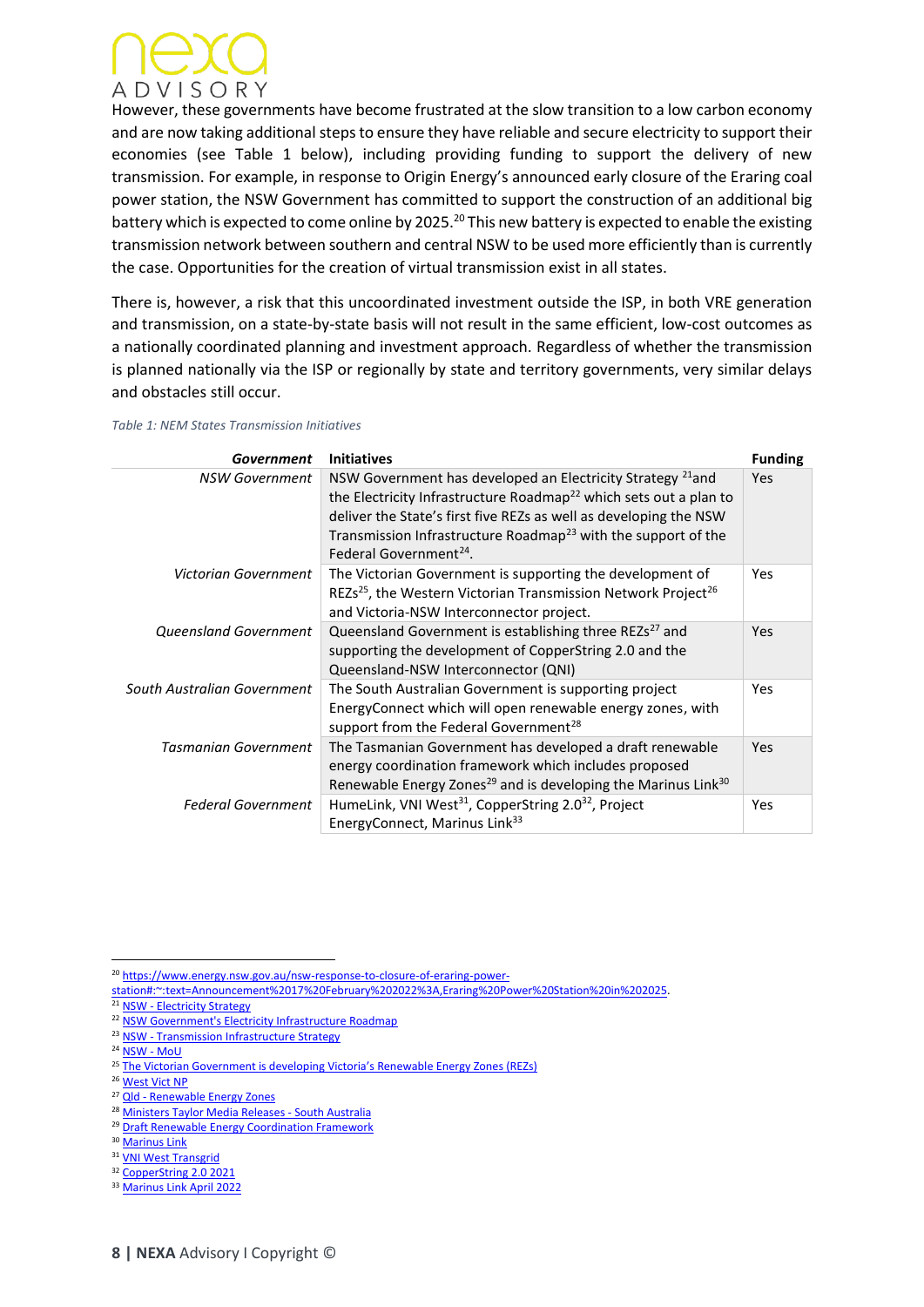

It is worth noting that over the years an emerging theme is the value of adding an environmental objective to the National Electricity Objective (NEO) – essentially a recognition of the driver to achieve net zero emissions by 2050. ACT Minister Shane Rattenbury committed<sup>34</sup> to leading the work towards incorporating emissions reduction into the NEO. All states and territories have a goal of achieving net zero emissions by 2050 at the latest, and this means rapidly reducing emissions from Australia's electricity sector. Reflecting these goals in the NEO will help to ensure national coordination and appropriate investment certainty as we make this transition.

# **The risks of failing to act**

Delaying the investment and build of both funded and regulated new transmission needed for the transition to clean and cheaper electricity has several implications for energy consumers and Australians more broadly.

#### Net zero emissions

VRE generation output is Australia's cheapest electricity to achieve a net zero emissions target<sup>35</sup>. The 2022 Draft ISP sets out the least cost, coordinated way to deliver the new transmission that is needed to ensure Australia has the low carbon electricity needed to allow Australians to live and work in comfort and to allow Australia's economy to grow and thrive. By further delaying the investment and building of new transmission we slow the investment in VRE generation, slowing the introduction of more lowest cost generation and the reduction in the emissions that cause climate change.

#### Potential for higher electricity prices

Delays in progressing and commissioning the actionable transmission projects could result in higher electricity prices than would otherwise be the case and may impact the reliability of supply of energy if coal generators retire without the necessary alternative supply side resources connected to take [t](https://www.accc.gov.au/system/files/Inquiry%20into%20the%20National%20Electricity%20Market%20-%20November%202021%20report%20-%20Copy.pdf)heir place. The ACCC recently highlighted<sup>36</sup> that retail electricity costs are the lowest in eight years and that lower wholesale costs are one of the contributors to the overall decrease in retail electricity costs in the past two years. The ACCC attributes the fall in wholesale electricity costs to the growth of VRE generation assets (solar and wind). These VRE generators have connected into the existing transmission network to drive down wholesale spot prices but are running out of space on the transmission network and urgently need new transmission capacity.

It is important to note there was a period of increasing spot market prices from 2014–15 to 2018–19. While there were many factors contributing to the multi-year trends such as higher fuel costs for both gas and coal fuelled generators following the commencement of LNG exports in Queensland and increases in export prices for coal, planned and unplanned generation and transmission outages, and weather-driven high demand. One of the key contributors to price shocks in wholesale electricity prices was the tighter supply-demand balance as coal fired power stations exited the market. This included the closure of major coal-fired plants in NSW (EnergyAustralia's 1,000 MW Wallerawang C in April 2014), South Australia (Alinta's 540 MW Northern Power Station in May 2016) and Victoria (Engie's 1,600 MW Hazelwood in March 2017).

After the closure of Hazelwood in particular, more expensive black coal and gas plants began to set the spot price more often<sup>37</sup>. These closures were not signalled to the market ahead of time and came after a period of oversupply of capacity where spot prices were at unsustainable lows (and generator

<sup>34</sup> Saying no to 'CoalKeeper' - [Chief Minister, Treasury and Economic Development Directorate \(act.gov.au\)](https://www.cmtedd.act.gov.au/open_government/inform/act_government_media_releases/rattenbury/2021/saying-no-to-coalkeeper)

<sup>35</sup> [Renewables still the cheapest new-build power in Australia -](https://www.csiro.au/en/news/news-releases/2020/renewables-still-the-cheapest-new-build-power-in-australia) CSIRO

<sup>36</sup> National Electricity Market – November 2021 report – Copy.pdf

<sup>&</sup>lt;sup>37</sup> Australian Energy Regulator, State of the Energy Market – 2020, Commonwealth of Australia, June 2020, p 13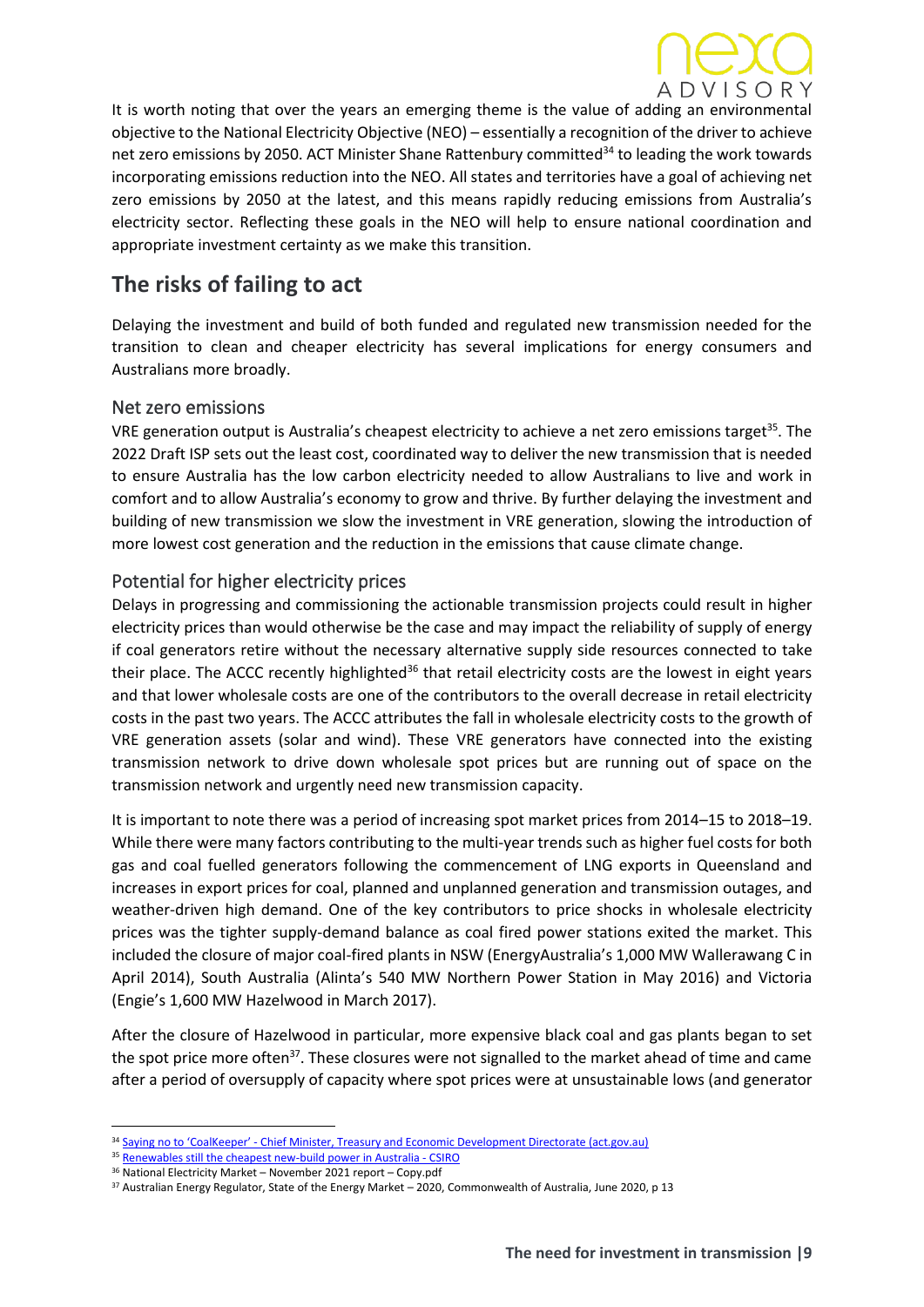# A D V I S O R Y

losses). With earlier signalling of these closures, VRE generation construction could have been brought forward – prices would still have been higher, but not at the extreme levels observed.

Should failure to build new transmission result in increasing network congestion, access to the lowest priced electricity and opportunities for new VRE generation capacity to enter the market would be reduced, potentially keeping electricity costs higher for consumers.

#### Energy Security

The recent war in Ukraine has put the energy security risks Australia faces front and centre with high oil and gas prices filtering through the economy putting pressure on supply chains and consumers at the bowser and supermarkets.

The answer to higher oil and gas prices may not lie in shoring up domestic supply, as Australia's coal, oil and gas prices are linked to the international market. Rather, Australia must become energy selfsufficient through electrification where this is possible and the domestic production of renewable fuels like green hydrogen and ammonia for heavy transport and other hard to abate sectors.

Furthermore, building the enhanced transmission network required to electrify Australia can also reduce the risk of single points of failure in the transmission network and can allow sharing of other essential power system services (ESS) for ensuring power system operational security such as inertia and frequency control. For example, EnergyConnect will give South Australia two alternating current network connections to the transmission network of other NEM regions, reducing the risk of electrical islanding (and hence duplicating ESS resources again in South Australia just in case)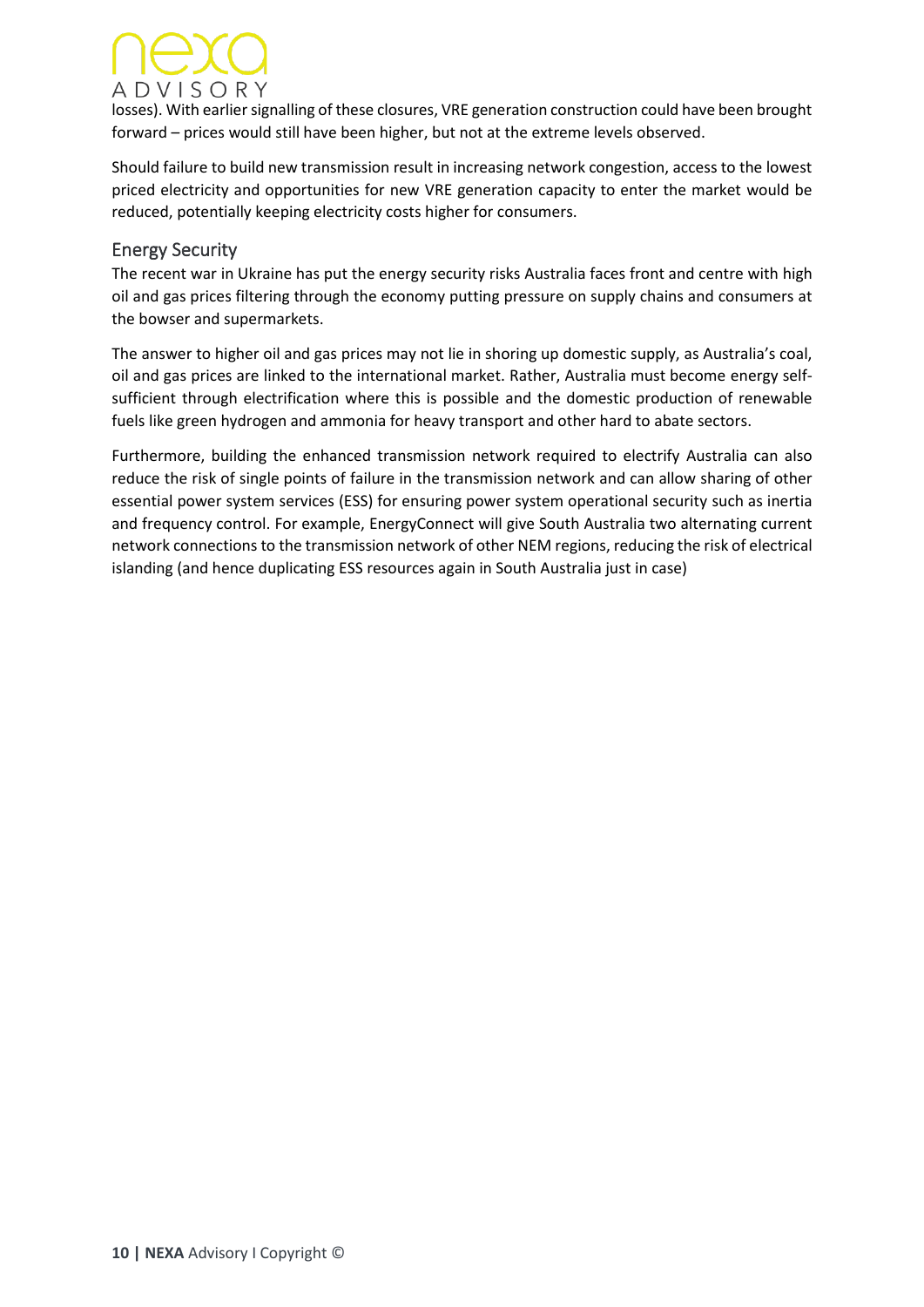

## **The transition problem**

The NEM was designed around centrally planned, large-scale, dispatchable generators located at longterm fuel resources (such as coal mines), with strong network assets connecting these generators to load centres based on the legacy of state-based electricity systems. The state systems, while interconnected, operated independently.

With the commencement of the NEM, flows between regions increased, at times highlighting the shortcomings in the capability of the intraregional networks to service flows across the interconnectors. Transmission planning was largely vested in the individual state-based network service providers, with AEMO's annual National Transmission Network Development Plan (NTNDP) providing the only guidance for system planning.

Improvements in transmission capability to facilitate flows between regions is governed by the benefits of new transmission investment exceeding the costs incurred. Historically, in most instances the costs incurred were assessed as exceeding the benefits provided.

The nature of generation investment has changed from the earlier years of the NEM, with a larger number of small-scale, decentralised VRE generators, often in remote geographical locations, looking to connect more often. This makes coordination with transmission increasingly difficult, because:



**Figure 4 - Source: AEMO 2022 Draft ISP**

- (i) the best renewable resources are often found in areas with little spare transmission capacity; and
- (ii) new generation facilities are being constructed in much shorter timeframes than traditional thermal generation.

Recent state government announcements of Renewable Energy Zones (REZs) have provided some guidance on where new transmission investments are needed. However, overall system planning and the implementation of new regulated transmission to create interconnectors between regions is still subject to significant market-wide debate and local anxiety. The threat of new transmission lines cutting across productive farmland has received significant pushback from affected landowners and the communities in these areas.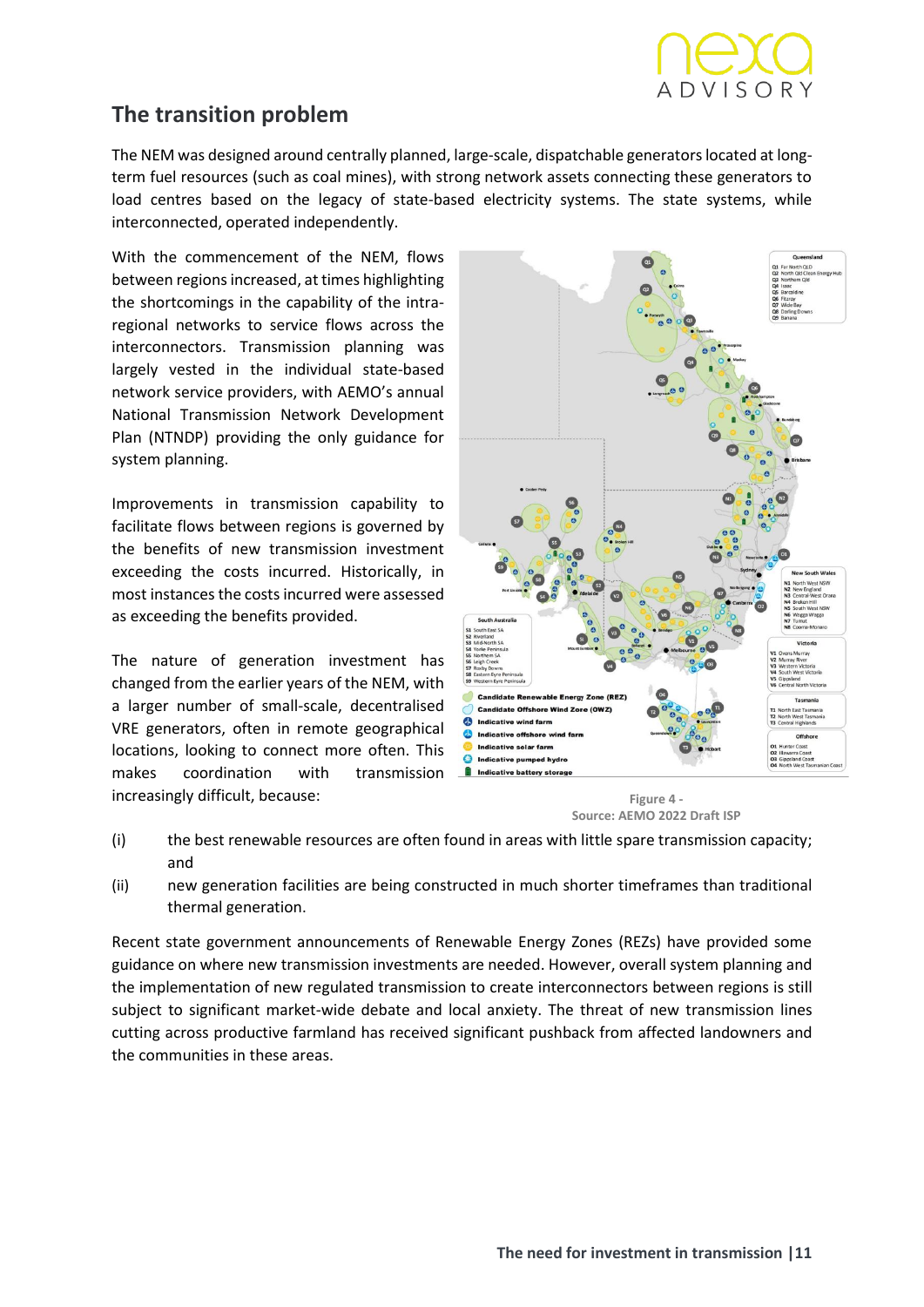# **ADVISORY Scale of transmission needed**

The combined value of the Regulatory Asset Bases (RABs) for the electricity networks regulated by the Australian Energy Regulator (AER) is more than \$100 billion. This comprises seven transmission networks valued at \$21.7 billion and 14 distribution networks valued at \$78.8 billion. The networks comprise almost 790,000 kilometres of transmission and distribution lines and deliver electricity to more than 10 million customers<sup>38</sup>.

The construction of the current transmission network that forms the backbone of the NEM was completed in discrete sections over a 50-year period, starting in 1959 with the interconnection of Victoria and NSW to accommodate the Snowy Hydro Scheme<sup>39</sup>. Basslink, which was a privately funded as opposed to a regulated network investment, was the last major inter-connector transmission investment linking Tasmania to Victoria, commencing operation in 2006 40 . Construction of the network was primarily undertaken on a consumers' needs basis.

The committed, anticipated, and actionable ISP 2022 transmission projects will all need to be delivered by 2030 to ensure a smooth transition. For this to be achieved we need to invest in and build the equivalent of 25% of the size of today's transmission grid in less than 10 years. $41$ 

While Distributed Energy Resources (DER) are an important contributor to the system, they are not a substitute for transmission. AEMO's Step Change scenario predicts an additional wind and solar output of 138.5TWh by 2035 and 197TWh by 2042<sup>42</sup>. Even with large uptake of DER, there is still a significant need for large-scale VRE generation investment and the transmission lines to support this.

As VRE generation penetration increases and coal fired generation retires, reliability and security will increasingly become dependent on better interconnection. The greater the level of interconnection, the greater the geographical diversity of sources of VRE generation supply. The NEM covers a large geographical area, ensuring that electricity can be supplied from a broad range of intermittent weather dependent



**Figure 5 – Generation and transmission annualised CAPEX Source: Endgame Economics**

generation resources, reducing the impact of the weather in any one region. Additional transmission investment is critical for the sharing of electricity between regions.

<sup>38</sup> State of the Energy Market 2021 page 128

 $39$  A Dictionary on Electricity – Contribution on Australia – CIGRE, page 9

<sup>40</sup> AER Chapter 2 National Electricity Market 2009, page 74

<sup>&</sup>lt;sup>41</sup> The Draft 2022 ISP refers to 10,000 km of new transmission being required, compared to the current NEM "The National Electricity Market (NEM) which incorporates around 40,000 km of transmission lines and cables" [https://aemo.com.au/en/energy-](https://aemo.com.au/en/energy-systems/electricity/national-electricity-market-nem/about-the-national-electricity-market-nem)

[systems/electricity/national-electricity-market-nem/about-the-national-electricity-market-nem](https://aemo.com.au/en/energy-systems/electricity/national-electricity-market-nem/about-the-national-electricity-market-nem)

<sup>42</sup> Calculated from FY2022 generation forecasts and data from the AEMO Draft 2022 ISP Results Workbook - Step Change.xlxs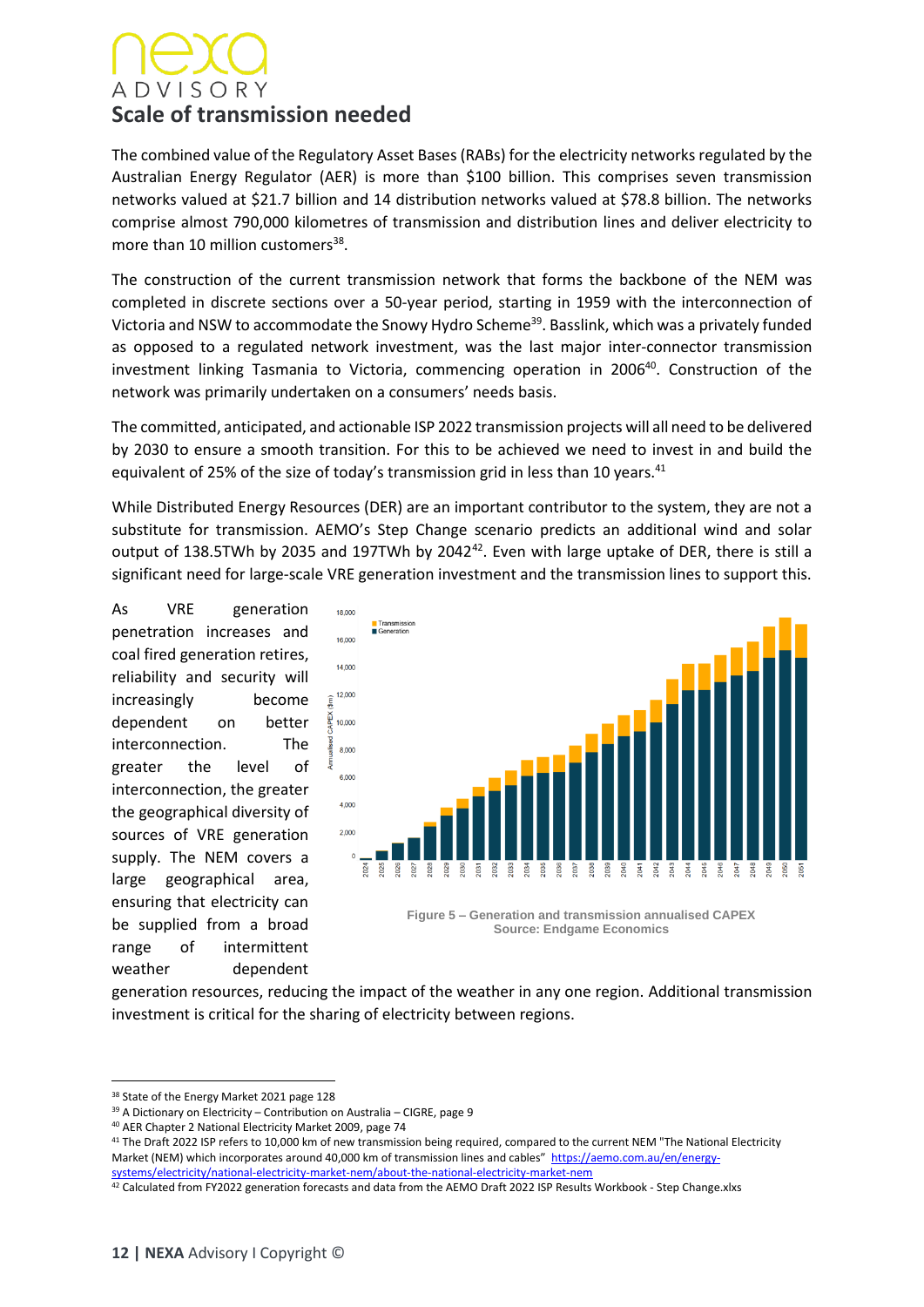

The 2022 Draft ISP suggests an investment of at least \$12.5 billion is needed in actionable and committed transmission over the next 8 to 10 years to support the investment in renewable generation. Figure 5 shows annualised capital expenditure for both generation and transmission as of June 2021. The size of each bar is indicative of the projected capital allocation to each of these two projects in a future financial year. Blue bars correspond to generation capital expenditure (CAPEX) and yellow bars to transmission CAPEX. The chart shows that annualised generation CAPEX always exceeds annualised transmission CAPEX<sup>43</sup>.

In other words, based on the current forecast of locations of VRE generation investment and consumer demand, without sufficient investment in transmission, consumers will need to pay for more expensive forms of generation assets such as gas, storage and off-shore wind. AEMO estimates \$29.5 billion of market benefits if we deliver on the ISP optimal development path (ODP).

<sup>43</sup> *The data for this chart was sourced from the draft 2022 ISP step change results under Candidate Development Path (CDP) 12. Marinus Link, New England REZ Transmission Link and Sydney Ring are all potentially actionable projects under CDP12 and VNI West and HumeLink are staged projects. Transmission CAPEX is the sum of 'REZ Augmentation' and 'Flow Path Augmentation' costs and generation CAPEX was derived from 'Generator Capital' costs.*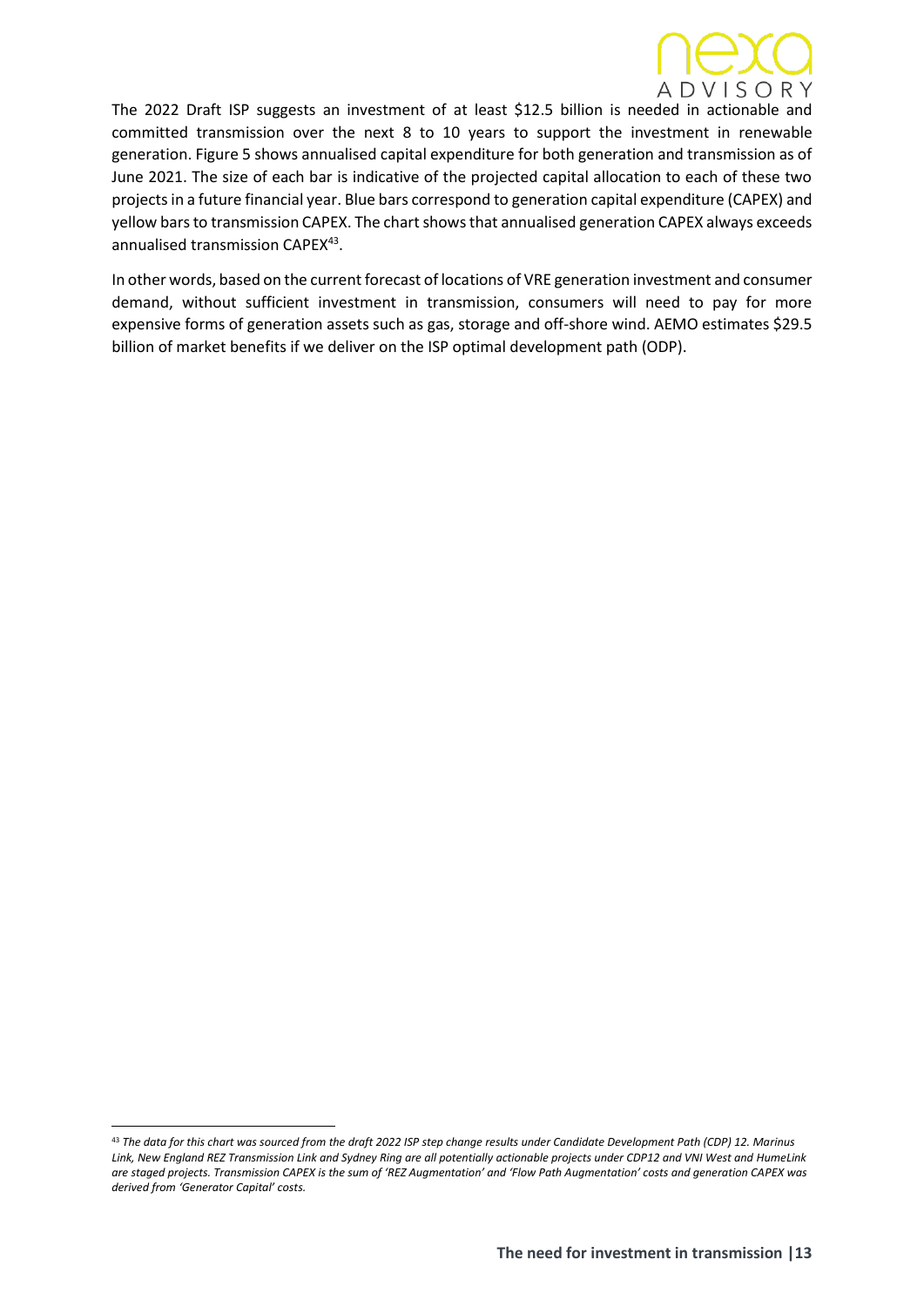# ADVISORY **Transmission build is too slow**

The 2017 Finkel Review $44$  into the causes of the September 2016 South Australian 'system black', called for investment in new transmission to improve resilience to shocks. The Finkel Review also led to the inception of the ISP. However, in the five years since the publication of the Finkel Review and the publication of the first ISP in 2018, no new major transmission lines or interconnectors have been completed. A number of projects identified in the 2018 ISP to improve flows across the network have been completed or are close to commissioning.

In AEMO's 2021 Transmission Cost report, Table 4 lists the projects that were expected to have commenced 'preparatory works' by June 2021. These are shown in purple colour in Figure 6. AEMO anticipates that majority of these projects are expected to take 10 plus years to design, plan, gain regulatory and social license approval and be in operation with commissioning extending into the mid 2030's.

Over the past two decades, transmission companies have primarily focused on maintaining the large existing electricity grid. Historically new regulated transmission investment is determined on the basis of increases in consumer load requirements, which over the last 10 years has



**Figure 6 - Transmission Projects defined in the Draft 2022 ISP**

been falling, rather than increasing. New transmission investment to connect new generation has primarily occurred via funded network projects to connect to the existing regulated network. Failure to deliver operational new regulated transmission investment, due to the speed of generation investment and delays in TNSPs identifying the need and completing the regulatory approval process, has resulted in state governments taking further steps to drive the transition to low emissions electricity by adopting policies to support REZs. However, the key questions as to who will fund this REZ transmission infrastructure remains to be addressed.

REZs allow state and territory governments to coordinate investment in both VRE generation to make low emissions electricity and the necessary new transmission to get that clean electricity to the boundary of the existing network. However, once the capacity of the transmission infrastructure within a REZ, and connecting it to a location on the existing transmission network, are fully utilised, additional new transmission will need to be built if the generation hosting capacity of the REZ is to be increased. REZs are only a short-term solution to a long-term coordination problem.

<sup>44</sup> Independent Review into the Future Security of the National Electricity Market – June 2017 <https://www.energy.gov.au/sites/default/files/independent-review-future-nem-blueprint-for-the-future-2017.pdf>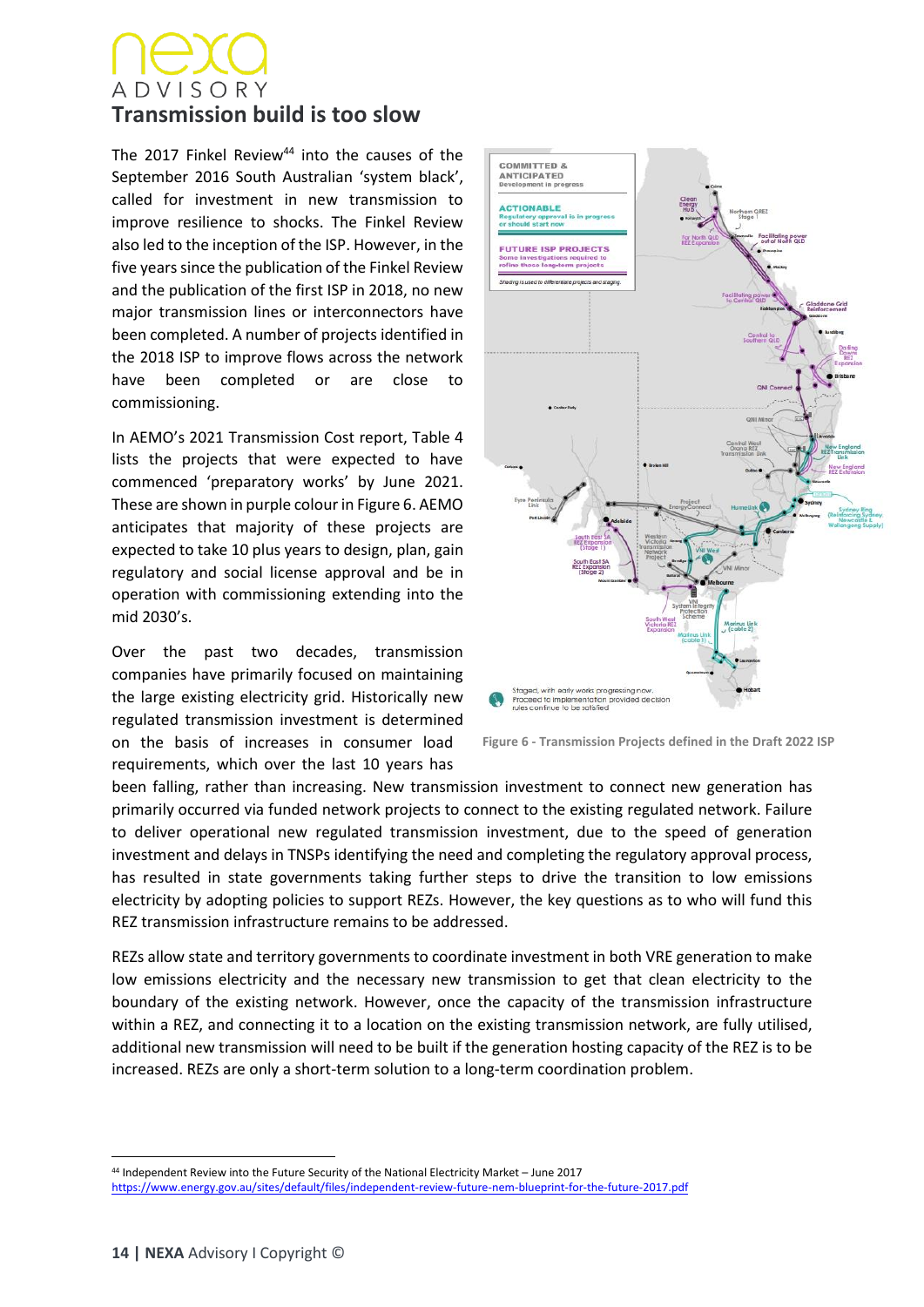# **What's stopping us?**

Building transmission lines is not cheap, quick, or low risk. Aside from sourcing the capital required, planning assessment, approvals and addressing environmental impacts and gaining social license takes considerable time and expense.

Undertaking the necessary stakeholder and community engagement for new easements for transmission lines and significant substations requires considerable resources and carries substantial risk.

However, the question of 'who pays' for this new transmission, noting that transmission can be built as regulated transmission approved via the regulated investment path, or by government or private funding, continues be a significant roadblock to building new transmission. To date, most transmission has been built as regulated infrastructure paid for solely by electricity consumers.

#### Who should pay for transmission build and expansion?

Concerns about who should pay for the new transmission infrastructure are not new and can result in significant delays in investment in regulated transmission infrastructure and has done so for years. Today, there is only one pathway to capital investment in regulated transmission investment paid for solely by consumers - using Transmission Network Service Providers' (TNSP) capital via the Regulatory Investment Test for Transmission (RIT-T) approval process. This regulated investment method results in the entire cost of each investment being carried by the TNSP(s) involved, with costs recovered solely from energy consumers with the vast majority of costs recovered from consumers located in the investing TNSP(s) region(s) through the RAB. This is the case, even if the construction of new transmission results in broader benefits to consumers in other regions of the NEM, or the wider economy. <sup>45</sup> Current methodology places the cost of transmission infrastructure on energy consumers through energy bills based on energy consumption used. This may mean consumers who are unable to invest in efficiency measures could potentially pay disproportionately more.

Alternatively, transmission infrastructure may be funded by government, TNSP's or private entities who may then recover costs incurred from load or generators connecting to their infrastructure. Existing or new network service providers may provide new transmission infrastructure as nonregulated or negotiated transmission services, as well as regulated infrastructure where the objectives of the RIT-T have been met. It is worth noting that a significant new load seeking to connect to the network is required to fund the total costs of any new transmission infrastructure and any existing transmission system augmentation required. Funded augmentation of the network has been occurring for many years.

AEMO's ISP is a plan designed to assess benefits of linked transmission infrastructure projects in the NEM. Projects in the ISP are assessed by AEMO based on their overall benefit in meeting the proposed optimal development path. However, the cost recovery method for ISP-promoted transmission infrastructure is still being considered.<sup>46</sup> Ultimately, the cost recovery for EnergyConnect may not align with what section of the project sits in which state boundary. In contrast, the regulatory decision to approve the construction and costs of new individual transmission projects as regulated transmission infrastructure based on the ISP is made on an individual project basis. This may create a potential mismatch between the theoretical benefits of the optimal development path identified in the ISP

<sup>45</sup> [https://www.marinuslink.com.au/wp-content/uploads/2021/06/Wholesale-Pricing-Report-How-do-customers-benefit-from-Project-](https://www.marinuslink.com.au/wp-content/uploads/2021/06/Wholesale-Pricing-Report-How-do-customers-benefit-from-Project-Marinus.pdf)[Marinus.pdf](https://www.marinuslink.com.au/wp-content/uploads/2021/06/Wholesale-Pricing-Report-How-do-customers-benefit-from-Project-Marinus.pdf)

<sup>46</sup> AEMC Transmission Planning and Investment Review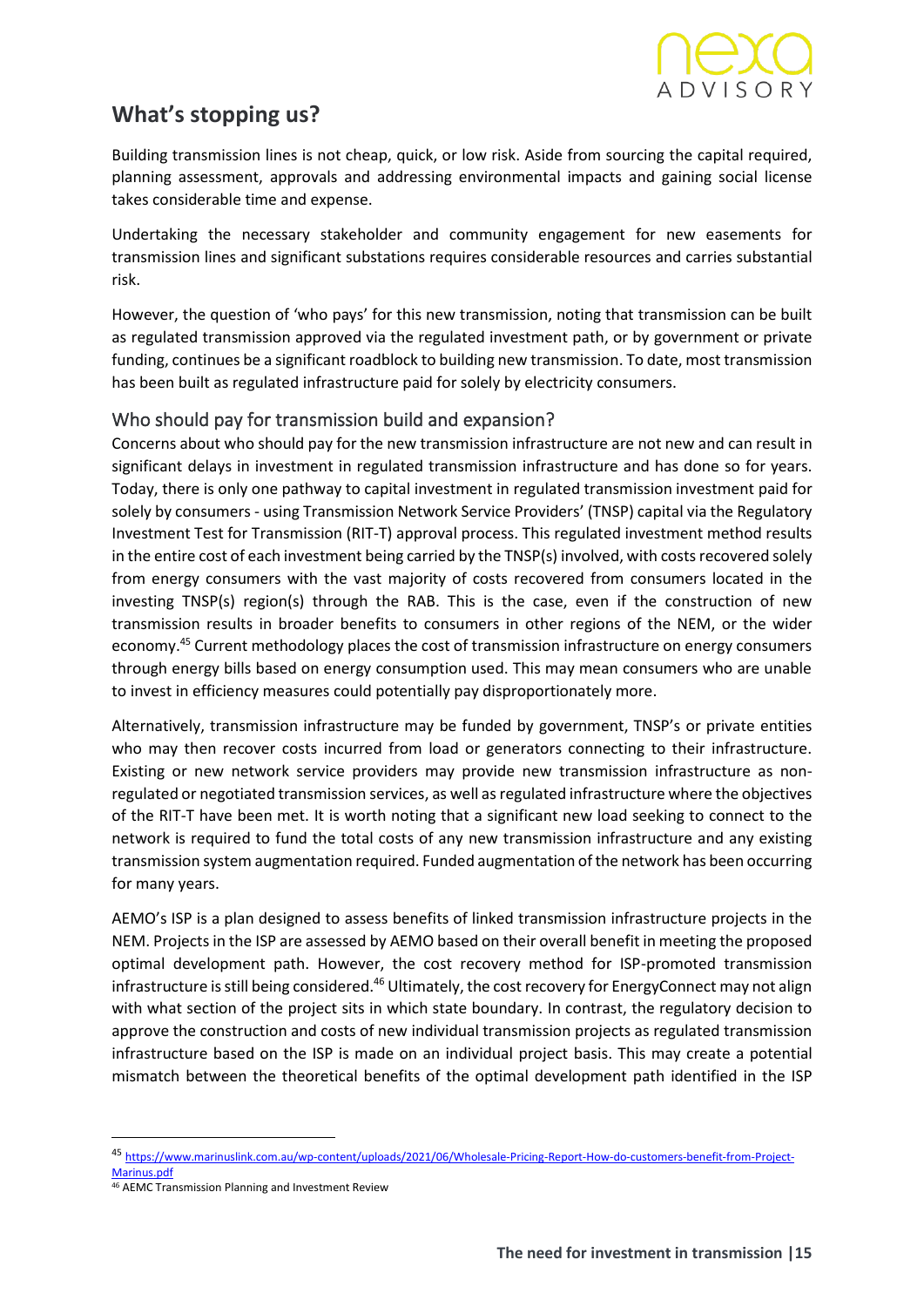

compared to that assigned to an individual project in the RIT-T process, which could be assessed as not providing an overall net market benefit.

There are many reviews underway on the transmission investments process, including the AEMC recent *Transmission Planning and Investment Review* currently in progress. But none of these seek to directly address the question of who should pay the significant costs associated with the transmission investment that will be required to complete the transition to a net zero emissions future. As an example, in 2016, the COAG Energy Council recognised the RIT-T process required a review and update to better co-ordinate investment between generation and transmission. In 2019, after almost three years of attempted reviews, the AEMC proposed the Coordination of Generation and Transmission Investment (COGATI), Transmission Access Reform (TAR) mechanism which proposed a new methodology for the allocation of transmission access to individual generators which was critically received by the industry. Whilst requests were made by numerous parties to address the question of who pays, this was not addressed as part of the review. Since then, debate on apportionment of individual generator transmission access and the allocation of costs of the new transmission infrastructure has continued with little or no sign of reaching a successful conclusion.

To speed up the development of transmission infrastructure and reduce the overall cost of new transmission investment, there may be a role for contestable provision of the new transmission infrastructure which will be required to achieve the target of net zero emissions by 2050, by allowing parties other than regional TNSP's to develop transmission infrastructure.

These parties could then provide access either via direct negotiation with connecting parties or through seeking a regulated return through application of the RIT-T. Data from the US markets indicates that allowing non-incumbent TNSP's to invest in transmission construction has resulted in significant cost saving when compared to only allowing investment by incumbent network service providers.

The current role of the TNSP encompasses planning and design, investment and construction, ownership and operation of transmission networks. In Victoria, AEMO undertakes the planning role, with investment design and construction being contestable, but the local TNSP owns and operates the network. While some aspects of transmission may be easier to make competitive than others, such as building and ownership, others are best placed with a single entity like planning, design and operation to ensure secure operation of the system.

Resolving the question of who pays for the new transmission infrastructure to ensure capital costs do not carry undue risk components is one possible way to ensure cost and economic risk is not borne by energy consumers alone.

#### Community support and social license are critical

While trust in the electricity sector sentiment has improved, up  $36\%^{47}$  from a low in 2017, securing community trust and social licence are critical for successfully securing the support for any activity that affects communities. New transmission infrastructure not only has an investment cost but has real and perceived environmental, social and economic impacts on the surrounding communities.

The growth of VRE generation has meant communities have experienced a very different engagement process than is typical for transmission projects. Renewable developers had issues with gaining social licence in the early years but invested a lot of time in working with communities that host VRE

<sup>47</sup> Findings in Energy Consumers Australia's latest **Energy Consumer [Sentiment](https://ecss.energyconsumersaustralia.com.au/home/) Survey**- A record 70% of Australian household consumers now rate the value for money of electricity positively, up 13% over the last year and up 36% since the lowest point in December 2017. Summarised in this article- [Satisfaction surges among energy consumers but future still holds concerns](https://energyconsumersaustralia.com.au/news/satisfaction-surges-among-energy-consumers-but-future-still-holds-concerns)  [\(energyconsumersaustralia.com.au\)](https://energyconsumersaustralia.com.au/news/satisfaction-surges-among-energy-consumers-but-future-still-holds-concerns)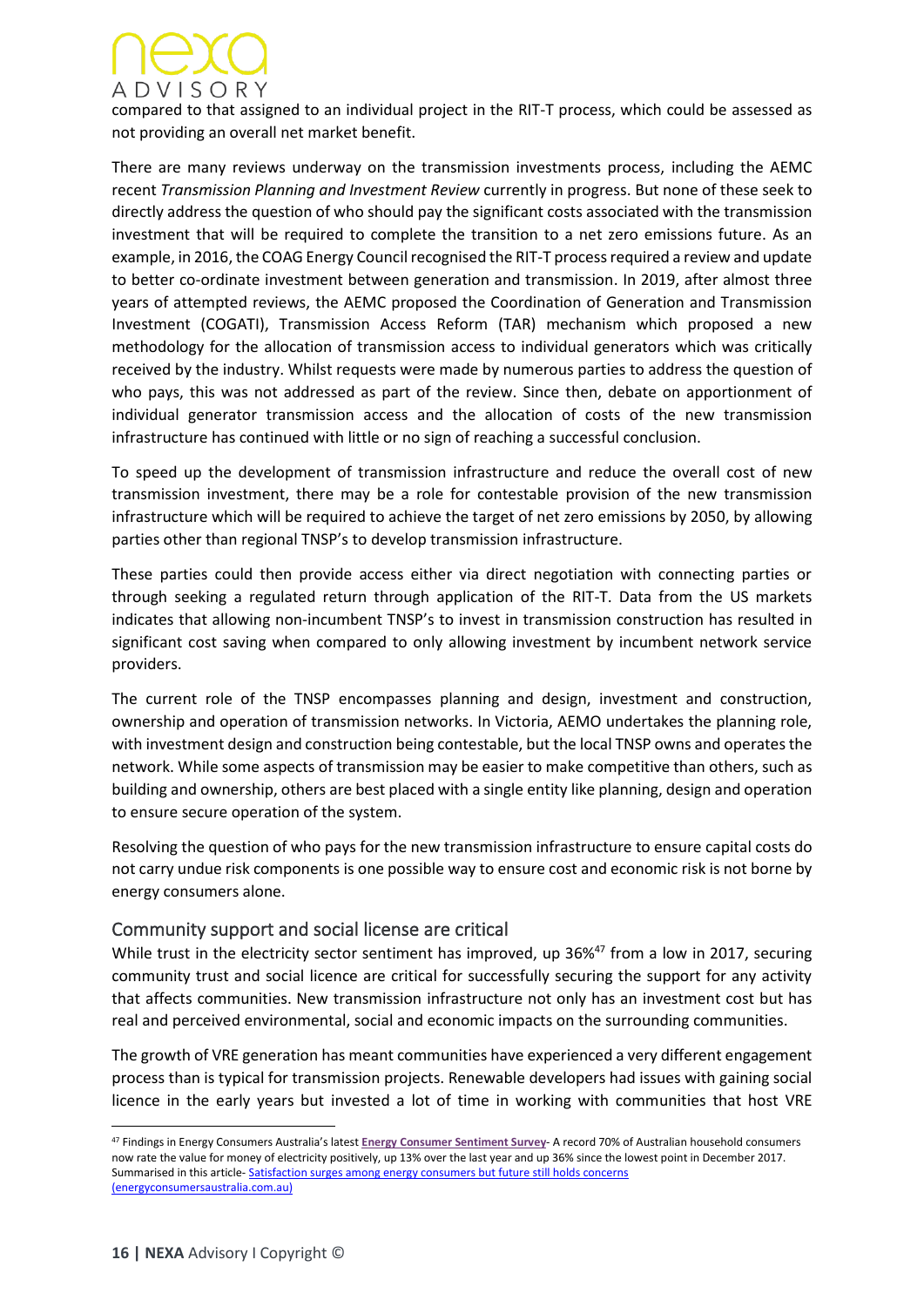

generation projects to understand community needs. This level of engagement is new for TNSPs, because relatively little new transmission has been needed to be built since the 1990s. Communities are now both more knowledgeable, connected and active thanks to digital media and have higher expectations based on their experiences with renewable developers<sup>48</sup>.

Additionally, the community benefit model that has worked so well for renewable developers has proven difficult to be accepted by incumbent TNSP's. While the Rules and AER Guidelines allow for benefits that can be considered for the securing of easements for new transmission infrastructure to date there has been little adoption of commercially negotiated options for community and landowner benefit schemes. <sup>49</sup> .

The differences in approach between VRE generation, and regulated transmission infrastructure planning and construction also apply to the way investment is recovered once the transmission infrastructure is operational. The renewable generator is rewarded by selling electricity to customers via the market, while regulated transmission infrastructure investment is rewarded by a fixed, regulated return on the value of the transmission infrastructure, regardless of the utilisation of the infrastructure. However, the VRE generator is not able to be rewarded for their investment if their low emissions electricity is not able to get to the market because there is no transmission line or the transmission line is constrained.

#### The regulatory framework is too slow

The current regulatory process is:

- Not fast enough given the level of capacity required
- Does not consider environmental and social costs and benefits
- Not consistent with a system wide approach

Transmission investment decisions have been made on an as-needed basis, driven by defined consumer needs, and so investment in regulated transmission to facilitate the connection of new generation resources has been uncoordinated at best. The revised RIT-T commenced in 2009 and was intended 'to optimise the decision-making process in relation to regulated transmission planning as well as improve the consistency and transparency across transmission investment assessment' *<sup>50</sup>* and to ensure consumers' interests were placed first.

The RIT-T was designed to facilitate evaluation and approval of transmission infrastructure upgrades and extensions including large transmission projects on the basis of delivery of a net market benefit. Thus far, it has not been used to facilitate a program of multiple significant new major transmission build infrastructure projects as defined in the Draft 2022 ISP. Notwithstanding, the National Electricity Rules (NER) do not prohibit such an outcome and a RIT-T may be used to justify multiple transmission projects which connect together as a single project for RIT-T purposes. To date TNSP's have not undertaken such an outcome preferring to complete the RIT-T on a project-by-project basis. This may be due to the significant cost that such a super project may incur and concerns that such a project may not deliver a net market benefit overall. The RIT-T has been shown to be at times a far-fromoptimal process, often taking two to three years of planning and regulatory approval for a new regulated transmission project. Most of this time is incurred by the TNSP's own internal design and

- <sup>49</sup> [https://www.aer.gov.au/system/files/AER%20-%20Final%20Decision%20-%20TransGrid%20-](https://www.aer.gov.au/system/files/AER%20-%20Final%20Decision%20-%20TransGrid%20-%20Project%20EnergyConnect%20Contingent%20Project%20-%20May%202021.pdf)
- [%20Project%20EnergyConnect%20Contingent%20Project%20-%20May%202021.pdf](https://www.aer.gov.au/system/files/AER%20-%20Final%20Decision%20-%20TransGrid%20-%20Project%20EnergyConnect%20Contingent%20Project%20-%20May%202021.pdf)

<sup>48</sup> RE-Alliance (2021) Building Trust for Transmission: Earning the Social Licence needed to plug in Australia's Renewable Energy Zones available at: [https://assets.nationbuilder.com/vicwind/pages/2620/attachments/original/1637343712/RE-](https://assets.nationbuilder.com/vicwind/pages/2620/attachments/original/1637343712/RE-Alliance_July_21_Building_Trust_for_Transmission_compressed.pdf?1637343712)[Alliance\\_July\\_21\\_Building\\_Trust\\_for\\_Transmission\\_compressed.pdf?1637343712](https://assets.nationbuilder.com/vicwind/pages/2620/attachments/original/1637343712/RE-Alliance_July_21_Building_Trust_for_Transmission_compressed.pdf?1637343712)

<sup>50</sup> <https://www.aemc.gov.au/rule-changes/regulatory-investment-test-for-transmission>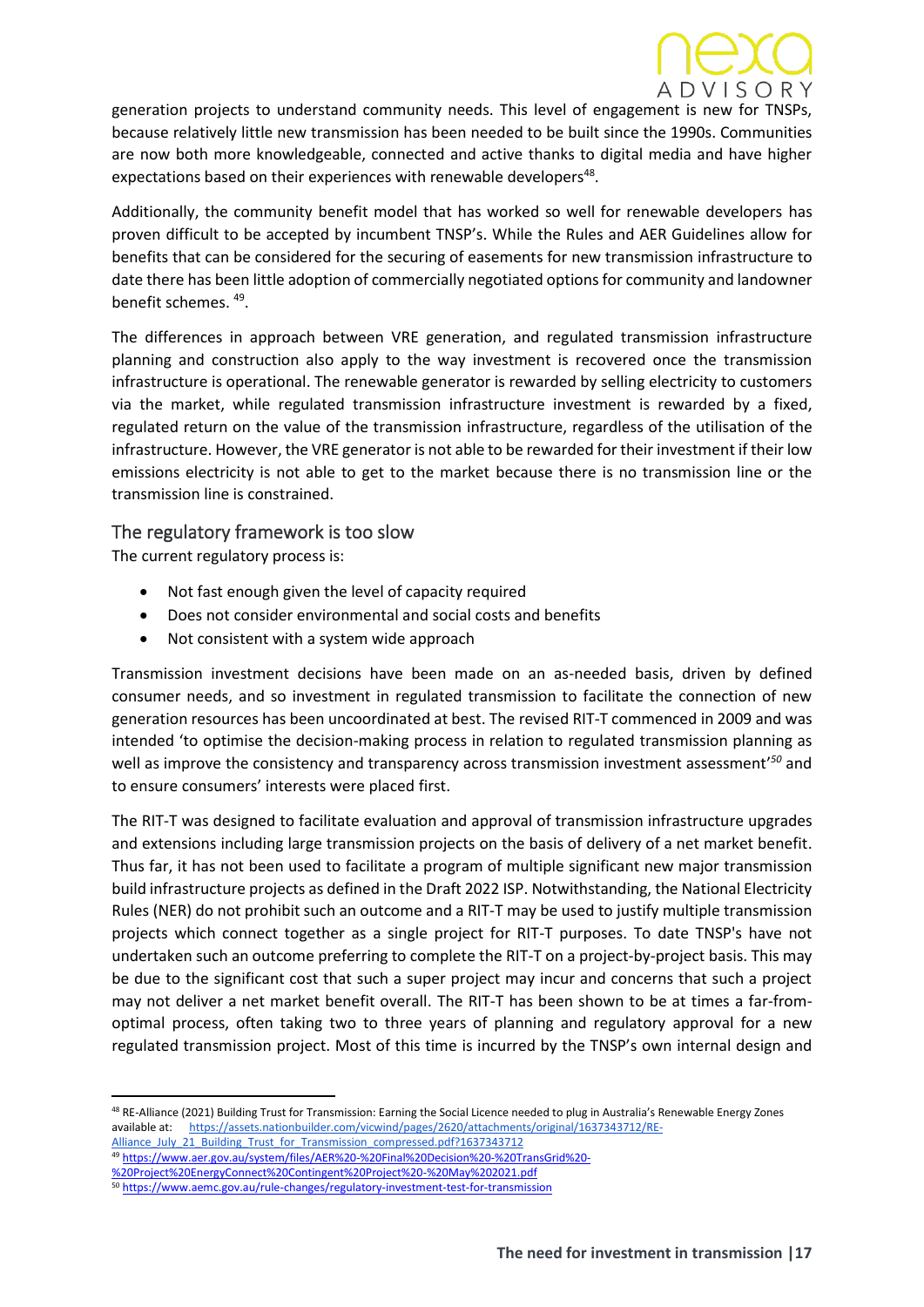

assessment of the project. Transmission projects need to be carefully designed and costed to ensure all physical requirements are considered and met.

For example, serious work on Project EnergyConnect commenced in mid-2016 when Electranet and Transgrid began identifying options to be included in the RIT-T review. The RIT-T process approval submission was sent to the AER in June 2019 and approval of the RIT-T process was granted in January 2020 following the identification and review of significant issues in benefits claimed by the proponents in the RIT-T which led to a 70% reduction in claimed benefits<sup>51</sup>. Following this, a funding application for a revised and higher cost investment project was submitted to the AER in September 2020 to assess the proposed project costs to ensure they were prudent and efficient. The AER approved Electranet's and Transgrid's final application in May 2021<sup>52</sup>. In the case of Project Energy Connect, a period of approximately five years was needed to gain approval for a project through the current regulatory process, even when the project was deemed by AEMO as essential to the delivery of the benefits identified in the Draft 2022 ISP.

Adding to the above, in parallel with the investment approval, environmental impact assessments have been undertaken, along with extensive community engagement programs. Customer and stakeholder engagement on the RIT-T process alone took more than two years<sup>53</sup>. Whilst the RIT-T process can be lengthy, gaining acceptance of route selection and social license is also proving challenging. As an example, the Western Victorian REZ transmission project was approved as a regulated transmission investment project within two-and-a-half years. However, it has been held up the last two years over final route design and gaining social licence from the community.

Clearly, a faster overall approval process is required to deliver on the transmission build needed, while still being transparent and ensuring rigorous review and cost-efficient outcomes and the delivery of net benefits for all consumers, suggesting it is time to revisit the mechanism and rules that underpin the delivery of the ISP.

During the development of the actionable ISP rules<sup>54</sup>, an approval process that was not reliant on the RIT-T was explored with AEMO directing a TNSP to build on the basis of the benefits outlined in the ISP. Ultimately, the final rules and AER guidelines focused on providing strong transparency to customers on the need for any ISP project through the use of the existing RIT-T process.

Relying on the ISP and the RIT-T alone to deliver regulated transmission investment may be insufficient to deliver the level of transmission investment that will be required to facilitate the transition to the net zero emissions world.

<sup>51</sup> [\[South Australian Energy Transformation\] \(aer.gov.au\)](https://www.aer.gov.au/system/files/AER%20-%20Determination%20-%20SAET%20RIT-T%20-%2024%20January%202020.pdf) Page 7

 $52$  These dates have been referenced from various publications from the AER, Electranet and Transgrid.

<sup>53</sup>  [https://www.aer.gov.au/system/files/ElectraNet%20-%20Project%20EnergyConnect%20Contingent%20Project%20Application%20-](https://www.aer.gov.au/system/files/ElectraNet%20-%20Project%20EnergyConnect%20Contingent%20Project%20Application%20-%2030%20September%202020.pdf) [%2030%20September%202020.pdf](https://www.aer.gov.au/system/files/ElectraNet%20-%20Project%20EnergyConnect%20Contingent%20Project%20Application%20-%2030%20September%202020.pdf)

<sup>54</sup> <https://www.aemc.gov.au/sites/default/files/2018-09/Options%20paper.pdf> (see page 23)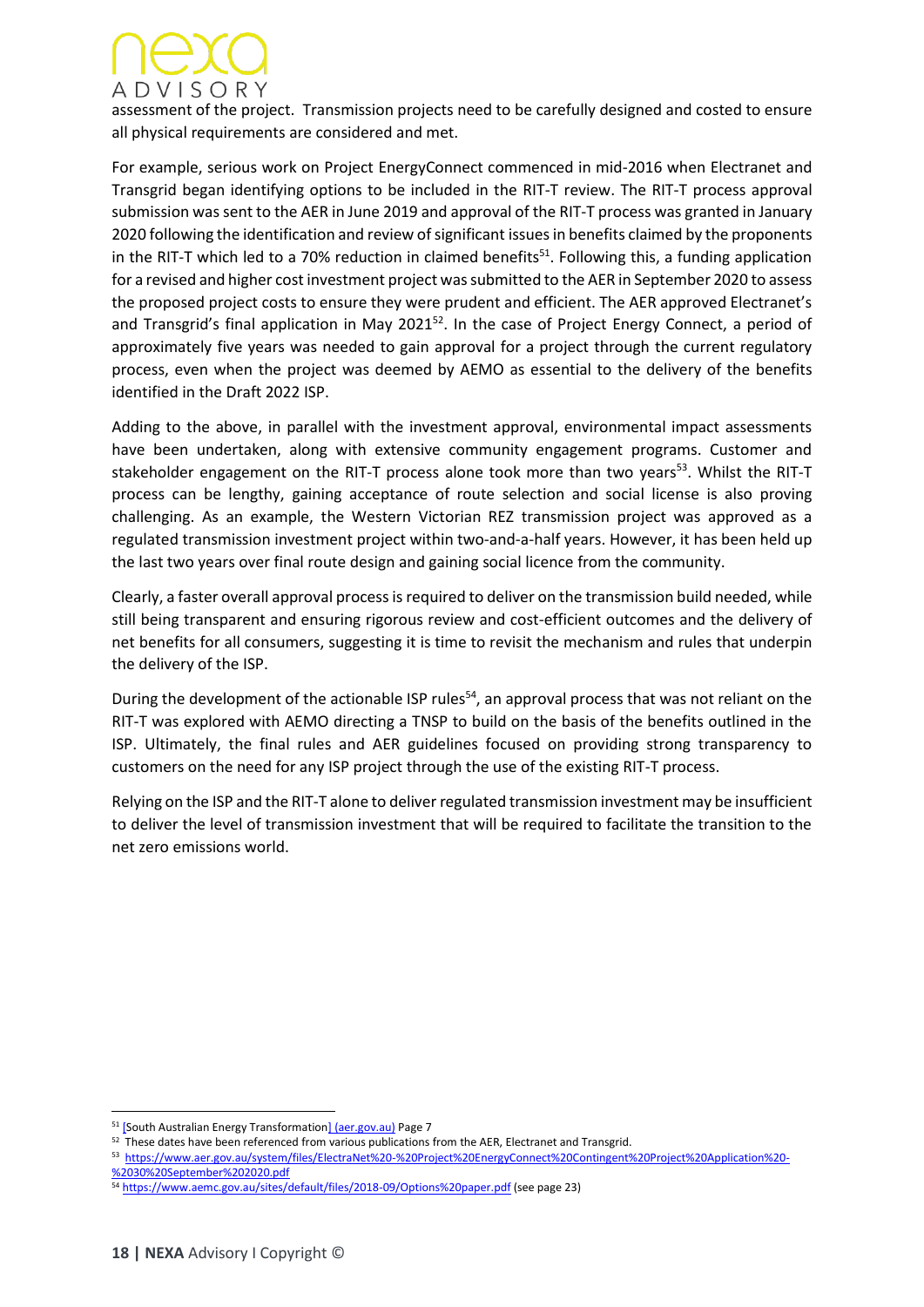

# **How do we remove the roadblocks to building the transmission we need for transition?**

New investment in transmission infrastructure is essential and is the missing link in Australia's low emissions energy transition. The transition to low emissions energy production is critical to meeting our climate targets, to our energy security and supply stability, and to controlling and abating cost of living pressures on Australians.

The problems are clear. It is time to work together on solutions. We offer some directions to initiate collaborative efforts to removing the roadblocks.

#### Roadblock 1: resolving the question of who pays

**Call to action:** Government funding and financing mechanisms to support new transmission build

Governments, state and federal, should develop mechanisms to support investment in the build of new transmission assets, including lower cost funding sources. Alternatively, governments could initially fund these projects and subsequently sell to a transmission asset owner, once the assets are operational and generating benefits in the National Electricity Market (NEM).

Governments should fund the cost of investigation and feasibility of projects as a way of expediting the approval of transmission infrastructure projects under the current RIT-T process.

Governments should ensure that benefit sharing for the communities that host new transmission is funded as part of any new transmission finance mechanism. Governments should also support the exploration of fair cost funding approaches to ensure that those who benefit from new transmission also contribute to the costs.

Contestability in delivering new transmission may deliver projects at a lower cost and governments should support exploratory work on how the various functions of the current TNSPs could be allocated appropriately to support competition, while still ensuring critical system security.

These proposed changes, if implemented correctly, would reduce financial risk for investors, reduce costs and economic risks to consumers, share costs with all beneficiaries, and unlock a funding pipeline for asset ownership.

#### Roadblock 2: regulatory approval processes are complex, uncertain and lengthy

**Call to action:** State governments need to facilitate approval processes

The current reliance of the actionable ISP rules on the RIT-T presents a fundamental hurdle in delivering new transmission in time. Governments, state and federal, should urgently seek a review of the need for the RIT-T in justifying ISP projects. Any new approach would still need to allow customers the certainty that any new transmission had benefits beyond the costs.

State and territory governments have a critical role in expediting state-based planning approvals and can ensure new transmission projects can progress rapidly. Where governments have established institutions to expedite the procurement and investments required to deliver on their net zero targets and climate action commitments, these institutions should become the vehicle for all aspects of the project approvals process. This includes assessing funding and contribution models that would address the issues related to both capital contributions, the fair allocation of cost to those that benefit from the transmission infrastructure project and community benefit sharing, as part of securing social licence for transmission projects.